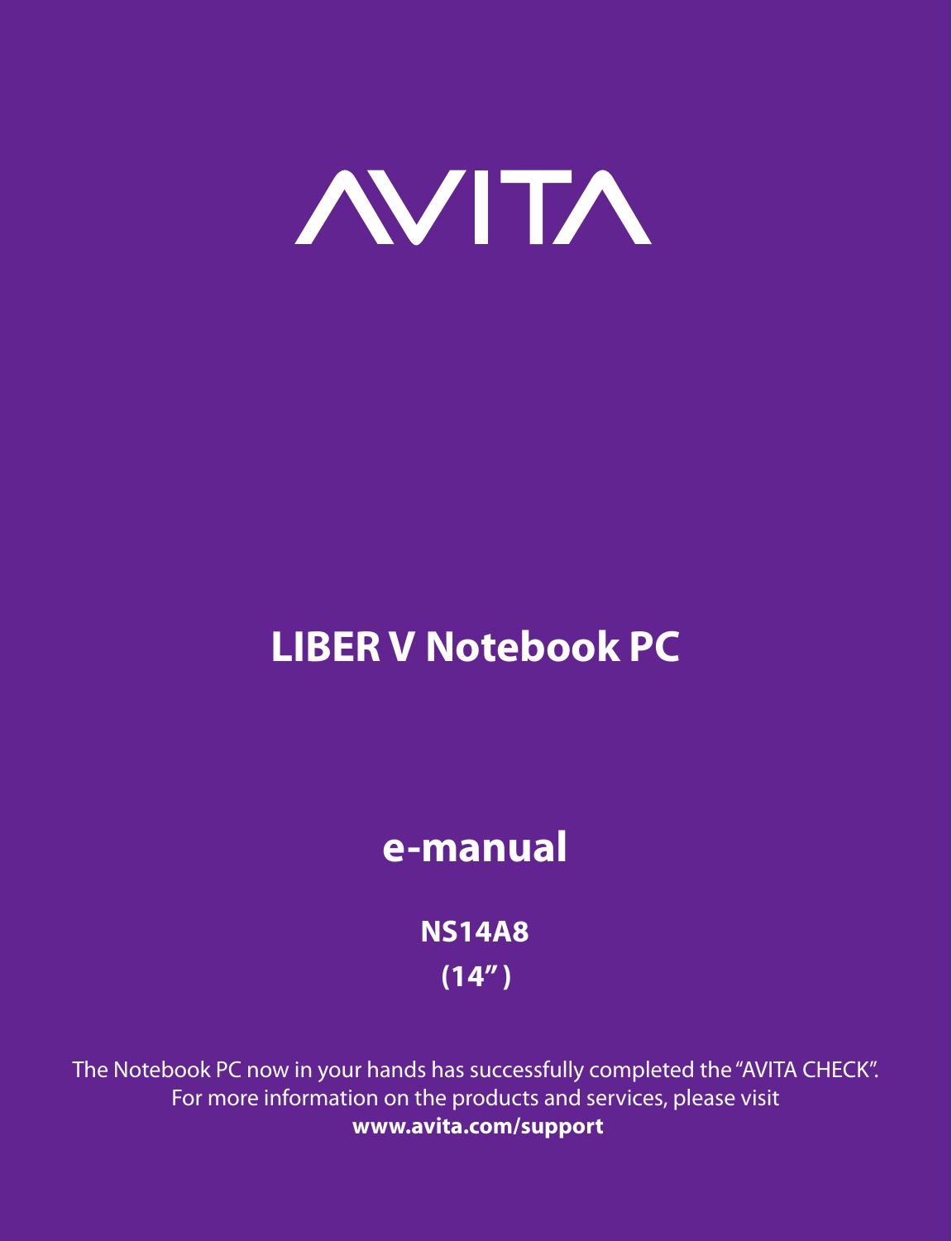#### **WARNING**

Do not attempt to disassemble the cabinet. This device does not contain customer serviceable components. Refer servicing to qualified personnel.

### **CAUTIONS**

- The apparatus and AC adaptor shall not be exposed to dripping or splashing and no objects filled with liquids, such as vases, shall be placed on the apparatus.
- Do not use the Notebook PC in the environment at too high or too low temperature, never expose the Notebook PC under strong sunshine or too wet environment. The suitable temperature for the Notebook PC and accessories is 0℃ ~ 35℃.
- Always leave sufficient space around the device for ventilation. Do not use or place the device on soft surface such as a bed or cushion which could make the device build up heat.
- When charging, please place the Notebook PC in an environment that has a normal room temperature and good ventilation. It is recommended to charge the Notebook PC in an environment with a temperature that ranges from  $5^{\circ}C \sim 25^{\circ}C$ . Please ensure to use only the adaptor offered by the manufacturer. Using unauthorized adaptor may cause danger and violate the authorization of the Notebook PC and the guarantee article. The maximum operating ambient temperature of the equipment declared by the manufacturer is 35℃.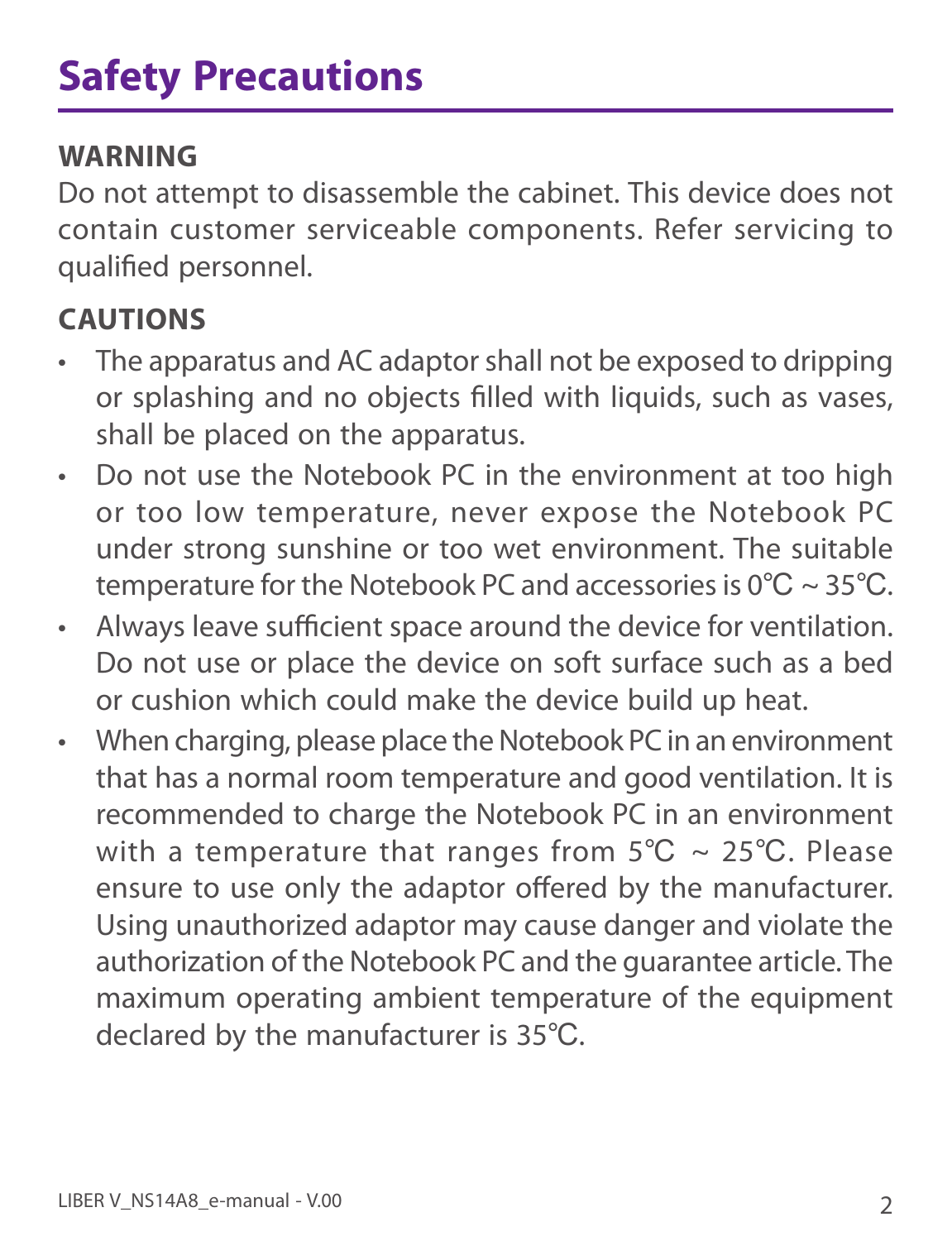#### **IMPORTANT**

- The AC adaptor shall be installed near the equipment and shall be easily accessible.
- Unplug from the wall outlet during a storm.
- No naked flame sources such as lighted candles should be placed on the device.
- Do not pinch, bend, or put heavy or sharp objects on its electrical cord.
- Do not use the device while driving a car or doing any other activities in which loss of concentration could lead to potential harm to self or others.
- Excessive sound pressure from earphones and headphones can cause hearing loss.

#### **Battery safety**

This device contains a built-in battery, improper use of which may result in explosion. Do not heat, open, puncture, mutilate, or dispose of the product in fire. Do not leave the device in direct sunlight for an extended period of time, which could cause melting or battery damage. The battery in this device is not user replaceable and should only be replaced by AVITA or a AVITA Authorized Service Provider.

CAUTION: RISK OF EXPLOSION IF BATTERY IS REPLACED BY AN INCORRECT TYPE. DISPOSE OF USED BATTERIES ACCORDING TO THE INSTRUCTIONS.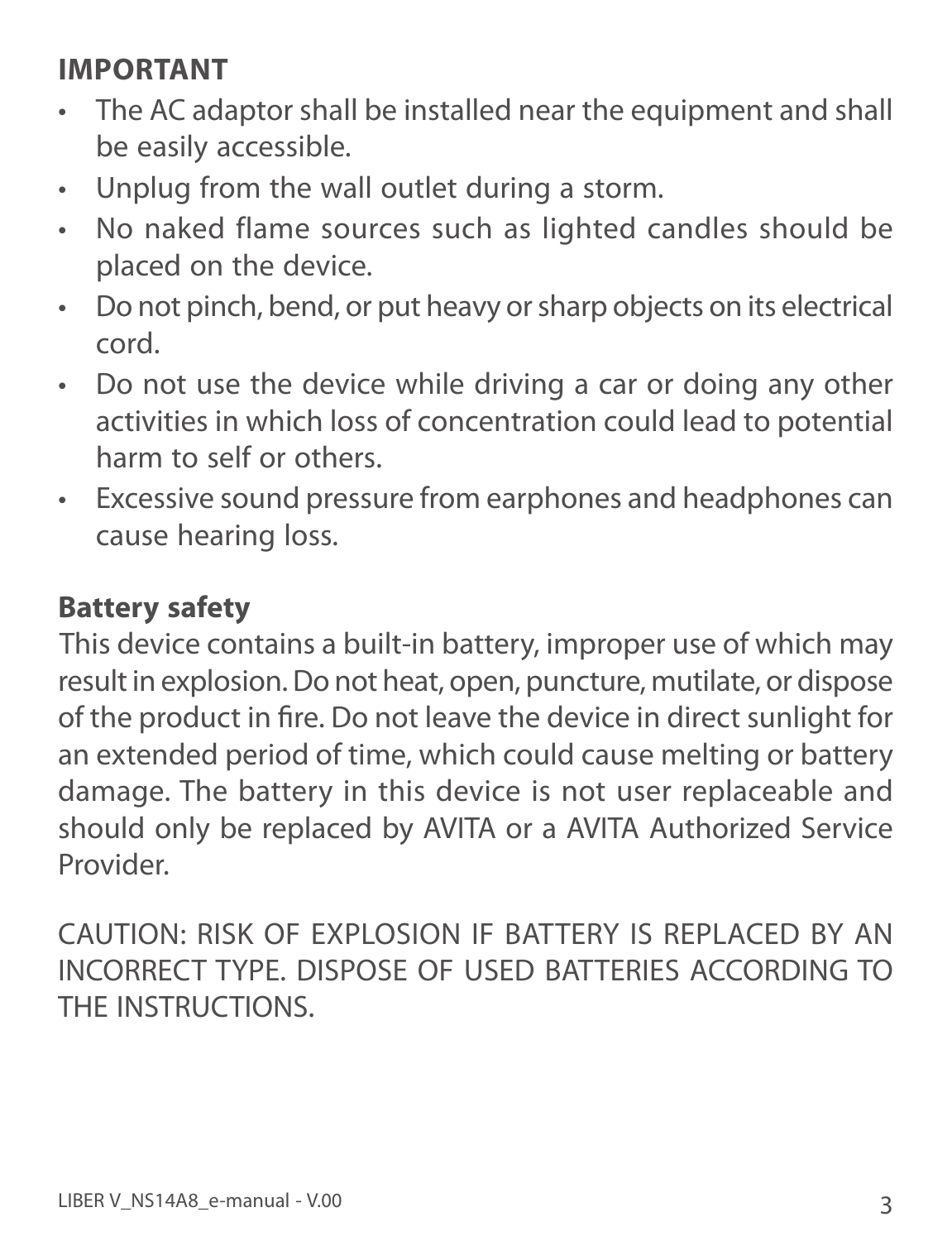# **SAR statement**

The SAR limit of Europe is 2.0 W/kg. Notebook PC has also been tested against this SAR limit. The highest SAR value reported under this standard during product certification for use at the body is 1.506 W/kg. This device was tested for typical body-worn operations with the back of the handset kept 0 cm from the body. To maintain compliance with RF exposure requirements, use accessories that maintain a 0cm separation distance between the user's body and the back of the handset. The use of belt clips, holsters and similar accessories should not contain metallic components in its assembly. The use of accessories that do not satisfy these requirements may not comply with RF exposure requirements, and should be avoided.

## **CAUTION**

#### **Excessive use of the device can cause your vision loss.**

- 1. Do rest your eyes for 10 minutes if use the device for 30 minutes.
- 2. Do not watch the display for children under 2 years of age. Do not watch the display over 1 hour everyday for children above 2 years of age.

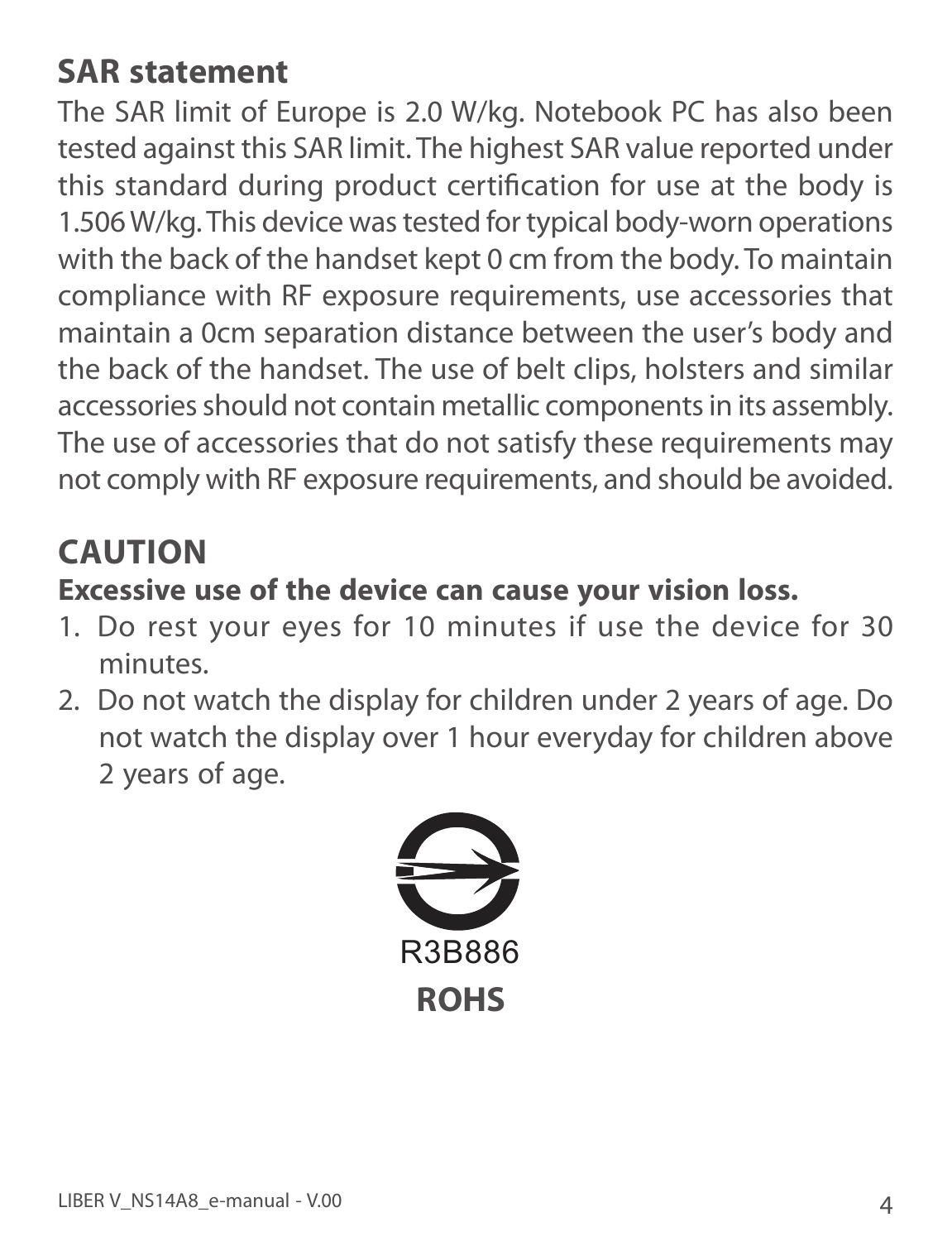# **Contents**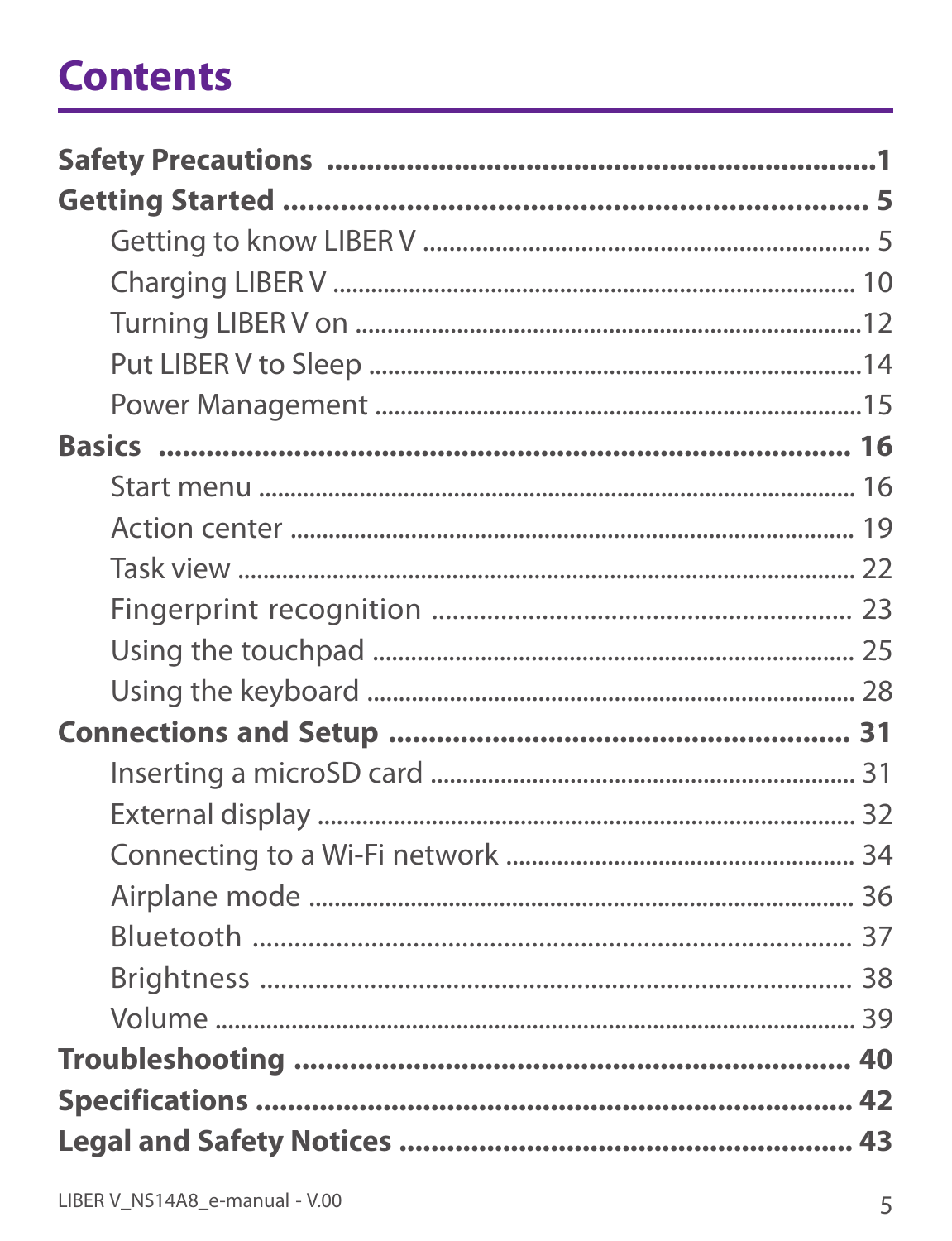# **Getting to know LIBER V**

**Top view**

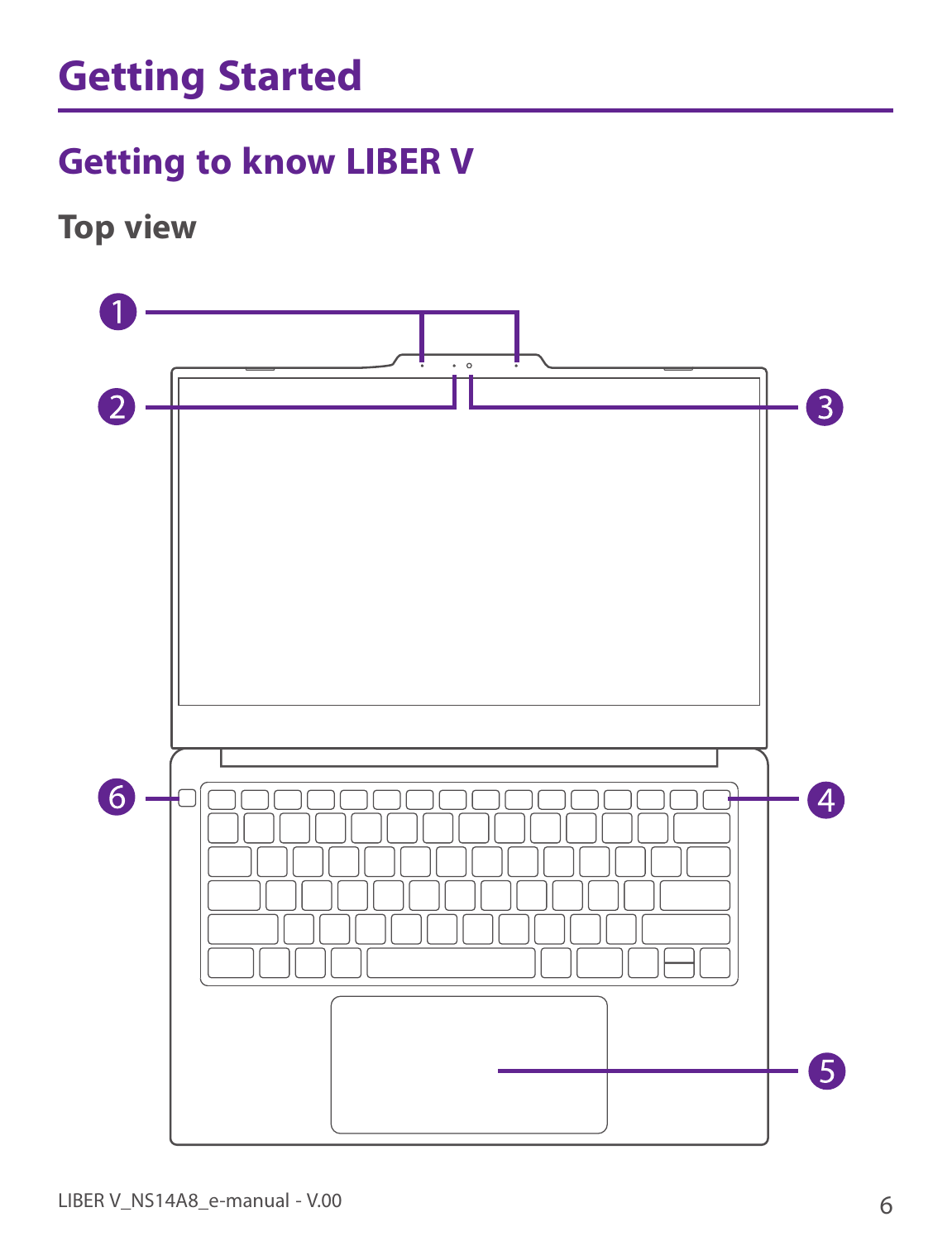

#### **A** Microphone

For voice input.



#### **2** Camera indicator

The camera indicator lights up when the built-in camera is in use.

#### **Camera**

The built-in camera allows you to take still photos and record videos.



#### **29 Power button**

Press and hold it to turn the Notebook PC on or off.

#### **Power indicator**

The power indicator lights up when the Notebook PC is powered on and blinks slowly when the Notebook PC is in Standby mode.

# **5** Touchpad

Move the cursor and selects options. Functions as a mouse.

# **Fingerprint sensor**

Scan a fingerprint to unlock the screen.

Refer to the **Fingerprint recognition** section on page 23 for more information.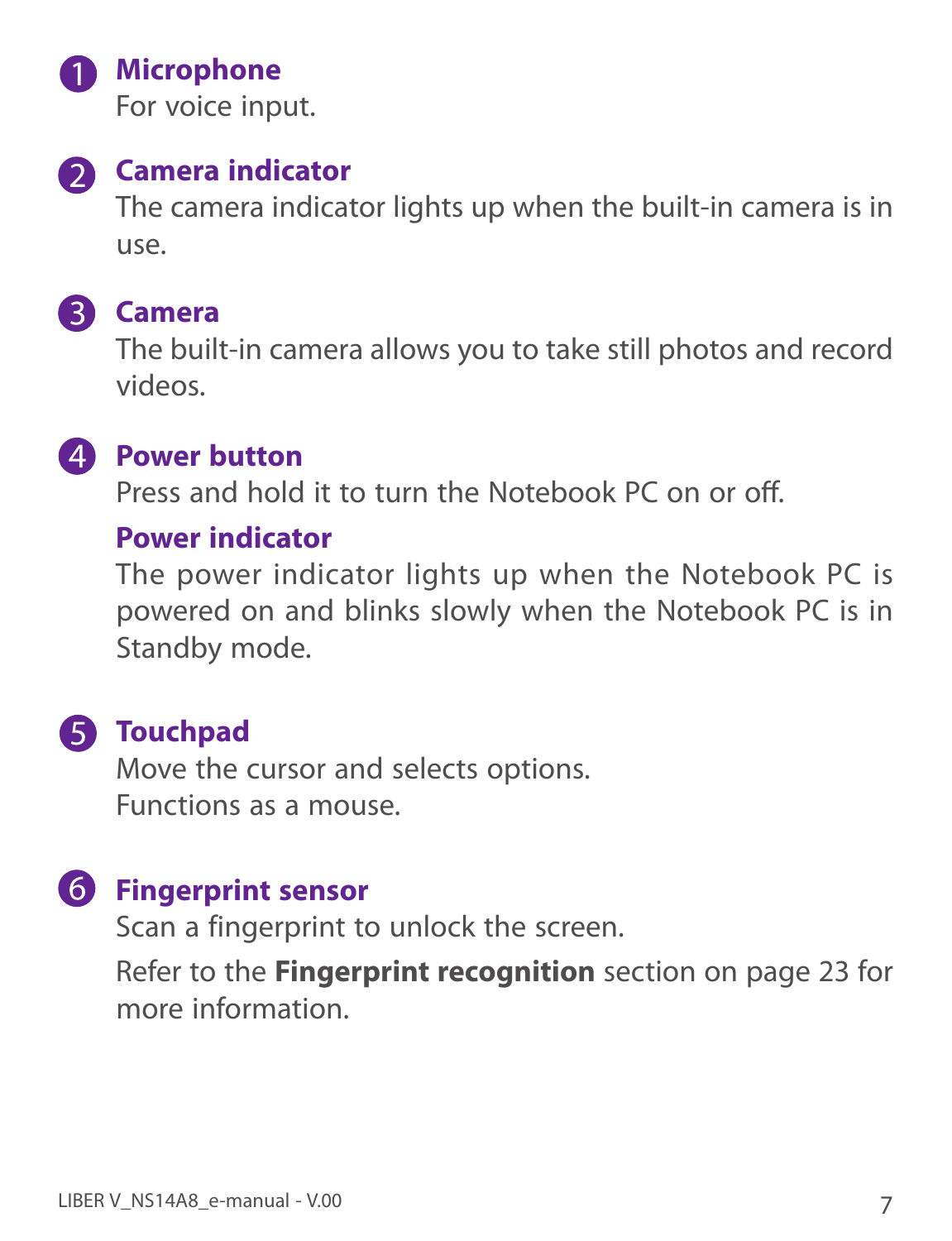# **Left side**



#### **USB 3.0 port**

Connect to a USB storage device or a mouse, keyboard, or camera.

### **2** Headphones jack

Headphones connection for personal listening.

#### **MicroSD card reader**

Accept microSD card (up to 256GB).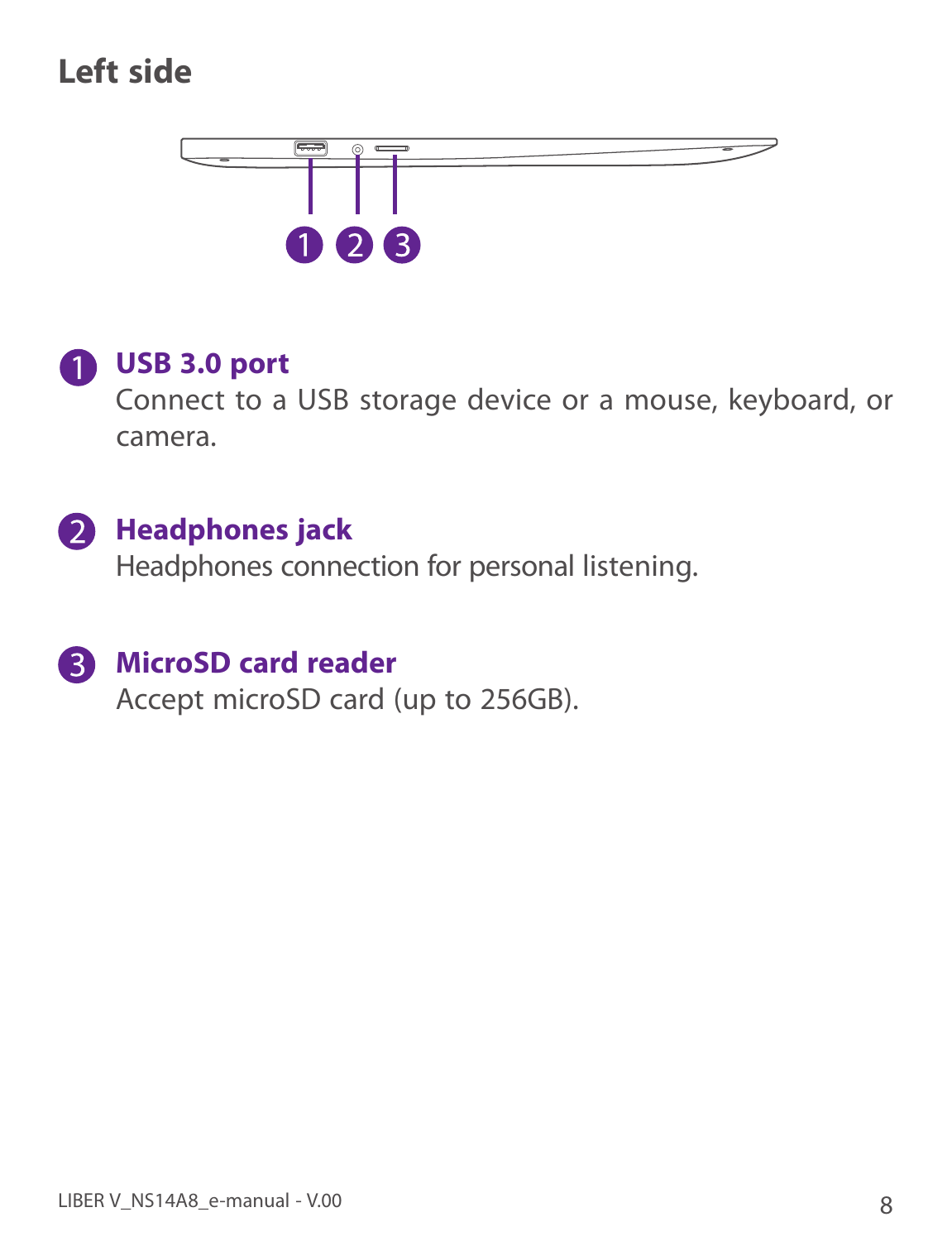# **Right side**



**micro HDMI port (Intel model)/HDMI port (AMD model)** Connect to a TV or a display device.

#### **USB Type-C port (5V DC, 1.5A)**

Connect to a USB storage device or a mouse, keyboard, or camera.

Supports PD 2.0 / 3.0 charging, DisplayPort™ audio/video output.



#### **USB 3.0 port**

Connect to a USB storage device or a mouse, keyboard, or camera.



Connect with 19V DC charger.

### **6** Charging indicator

Show the battery's charge status.

- **Orange:** Charging
- **Green:** Fully charged
- **Orange (blinking):** Low battery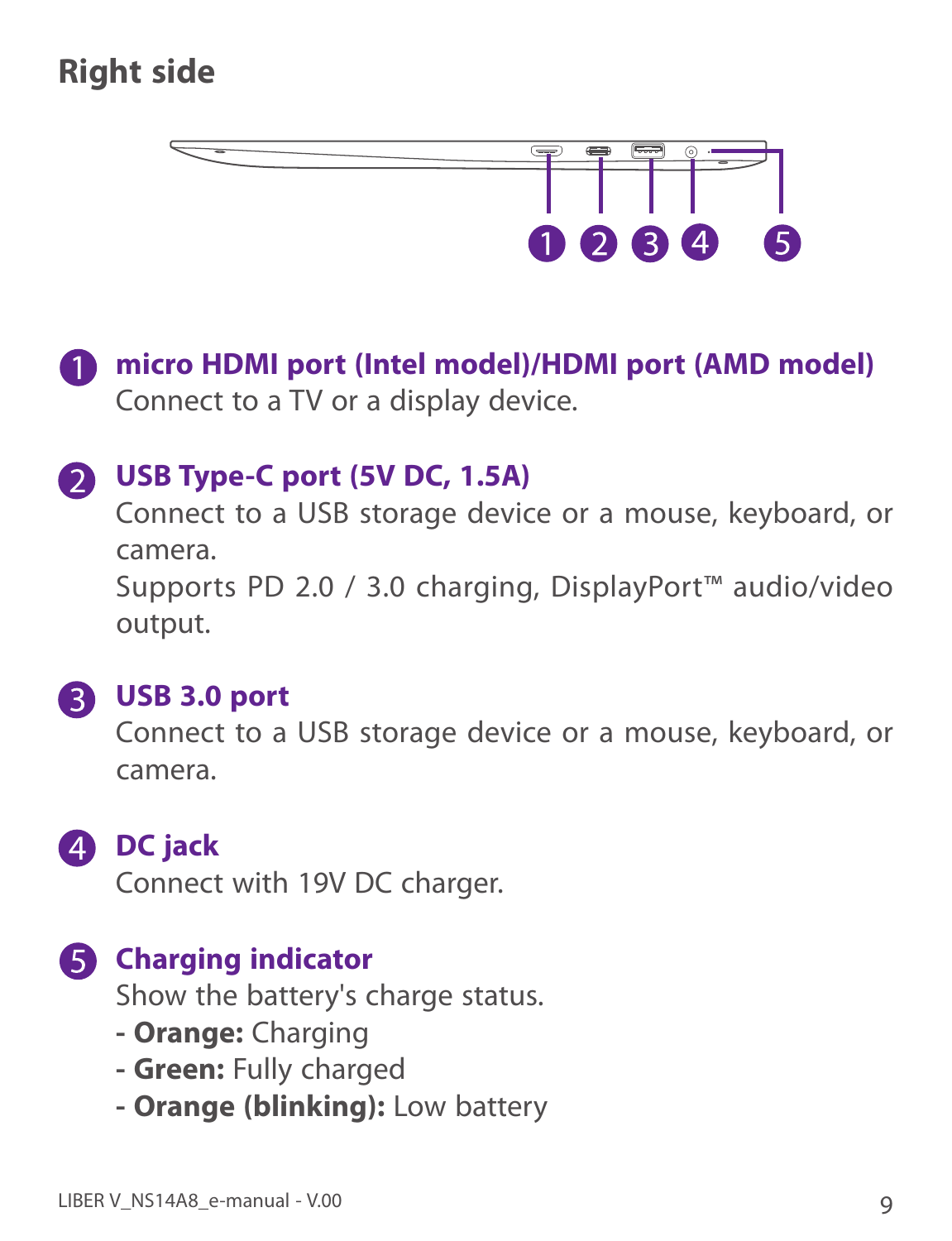# **Charging LIBER V**

#### **IMPORTANT! Please Read.**

We recommend fully charging your Notebook PC before using it for the first time. For optimum performance, please connect the provided AC adaptor to your Notebook PC when it falls below 20% charge.



| <b>Charging indicator</b> | <b>Status</b>                         |
|---------------------------|---------------------------------------|
|                           | <b>Orange: Charging</b>               |
|                           | <b>Green: Fully charged</b>           |
|                           | <b>Orange (blinking): Low battery</b> |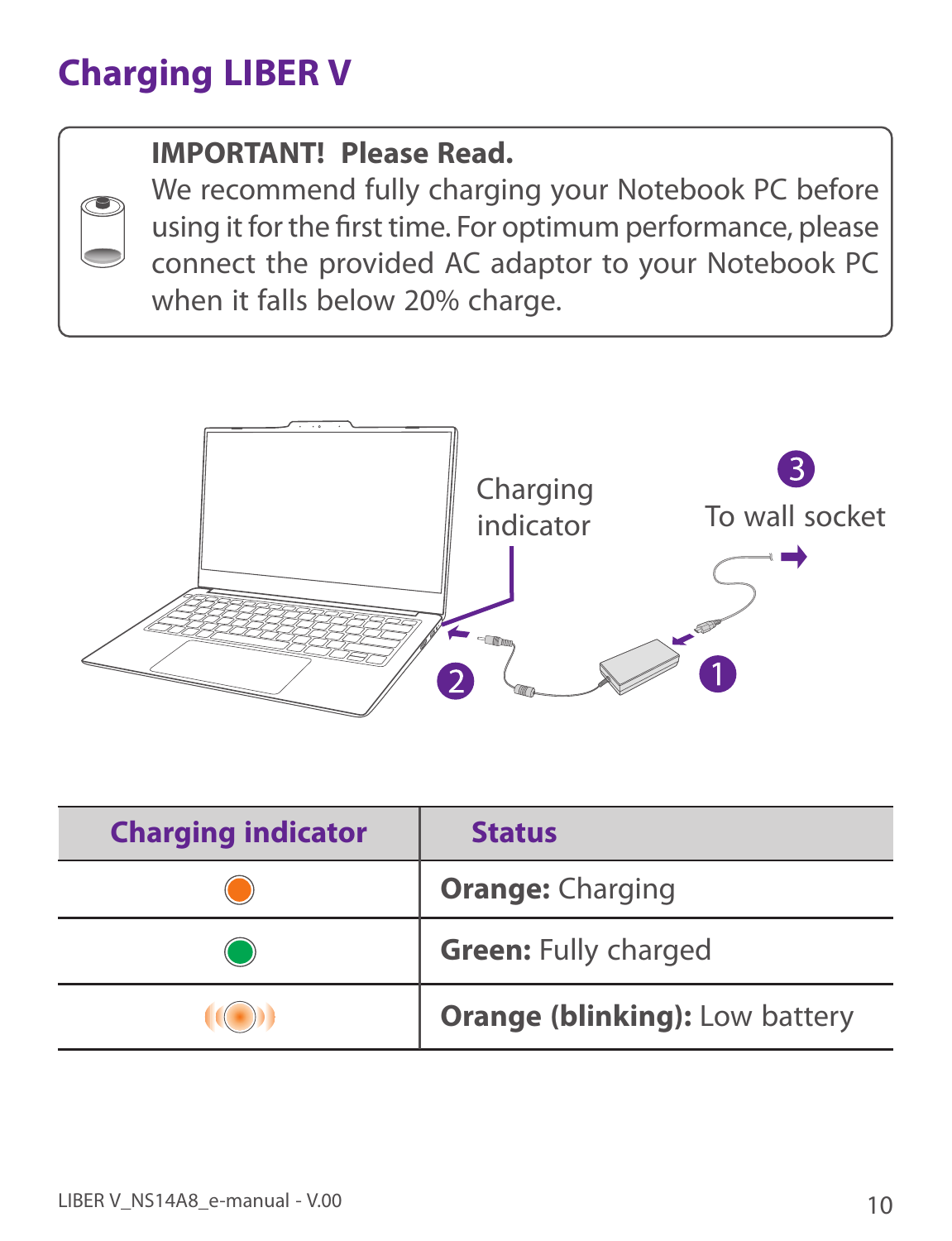# **NOTE**

- Use ONLY the included AC Adaptor to charge the battery.
- The AC Adaptor may vary in appearance, depending on models and your region.
- Charging time will vary depending on remaining battery level. Charging from 0% to 70% will take approximately 1.5 hours. You may not be able to turn on your Notebook PC within a few minutes if the battery was fully drained.

#### **In order to keep the battery working in best condition, please pay attention to the following:**

- The included AC adaptor is for use with this unit only. Do not use it with other equipment.
- Please do not charge the battery in high temperatures.
- Do not wait for the battery to be fully depleted before charging again. Keep the battery charged as needed.
- If your Notebook PC has not been used for a long period of time, the battery might be in over discharge protection mode and may take longer to charge.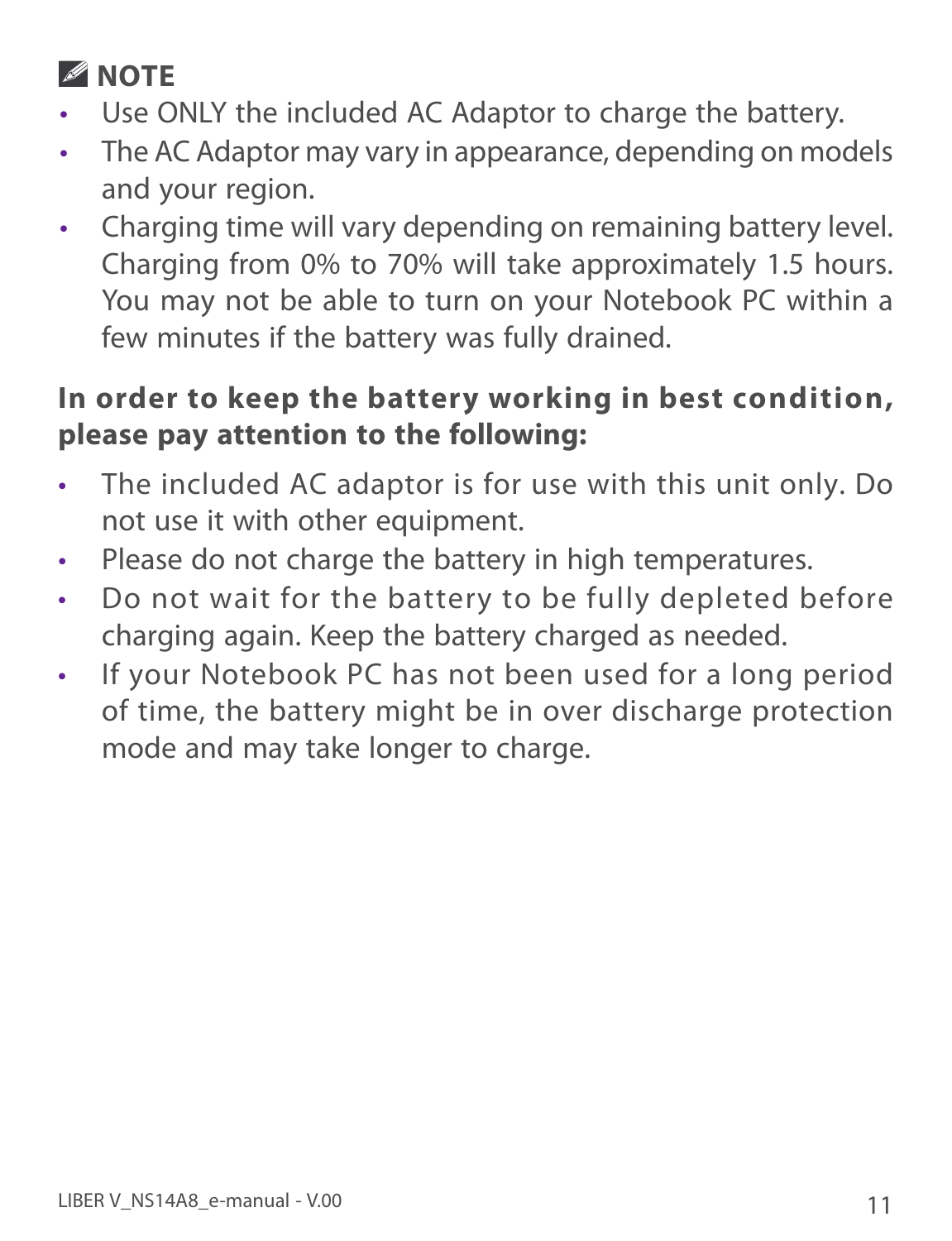# **Turning LIBER V on**

#### **Starting for the first time**

When using the Notebook PC for the first time, you will be required to setup the following:

1. Press the **Power** button to turn on your Notebook PC.



- 2. Select the language, then click Yes
- 3. Follow the onscreen instructions to configure your Notebook PC.

#### **About Windows Activation**

Windows will be active automatically once you connect your Notebook PC to a WiFi network.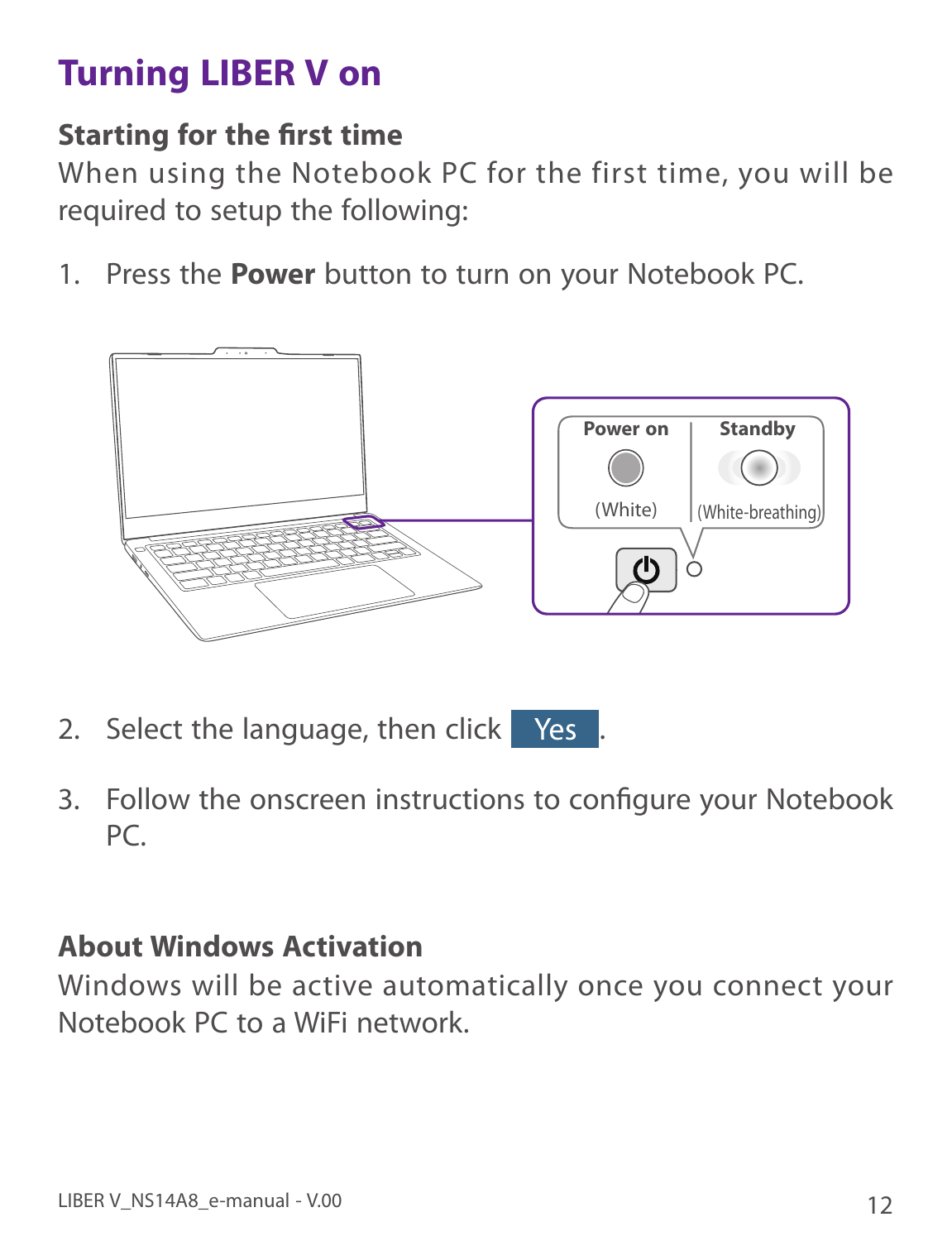# **Turning LIBER V off**

- 1. Click the  $\blacksquare$  icon in the lower-left corner of the screen or press the **Start** key on the keyboard to get to the **Start** menu.
- 2. Click the  $\bigcirc$  **Power** icon in the lower-left corner of the screen, it will display 3 options (Sleep, Shut down and Restart).
- 3. Select **Shut down** to power the Notebook PC off.

| Sleep                   |  |
|-------------------------|--|
| Shut down               |  |
| Restart                 |  |
| <b>← Power</b>          |  |
| $O$ Type here to search |  |



- Save all data before turning your Notebook PC off.
- If your Notebook PC is unresponsive, press and hold the **Power** button for several seconds and follow the on-screen instructions to force SHUT DOWN the unit.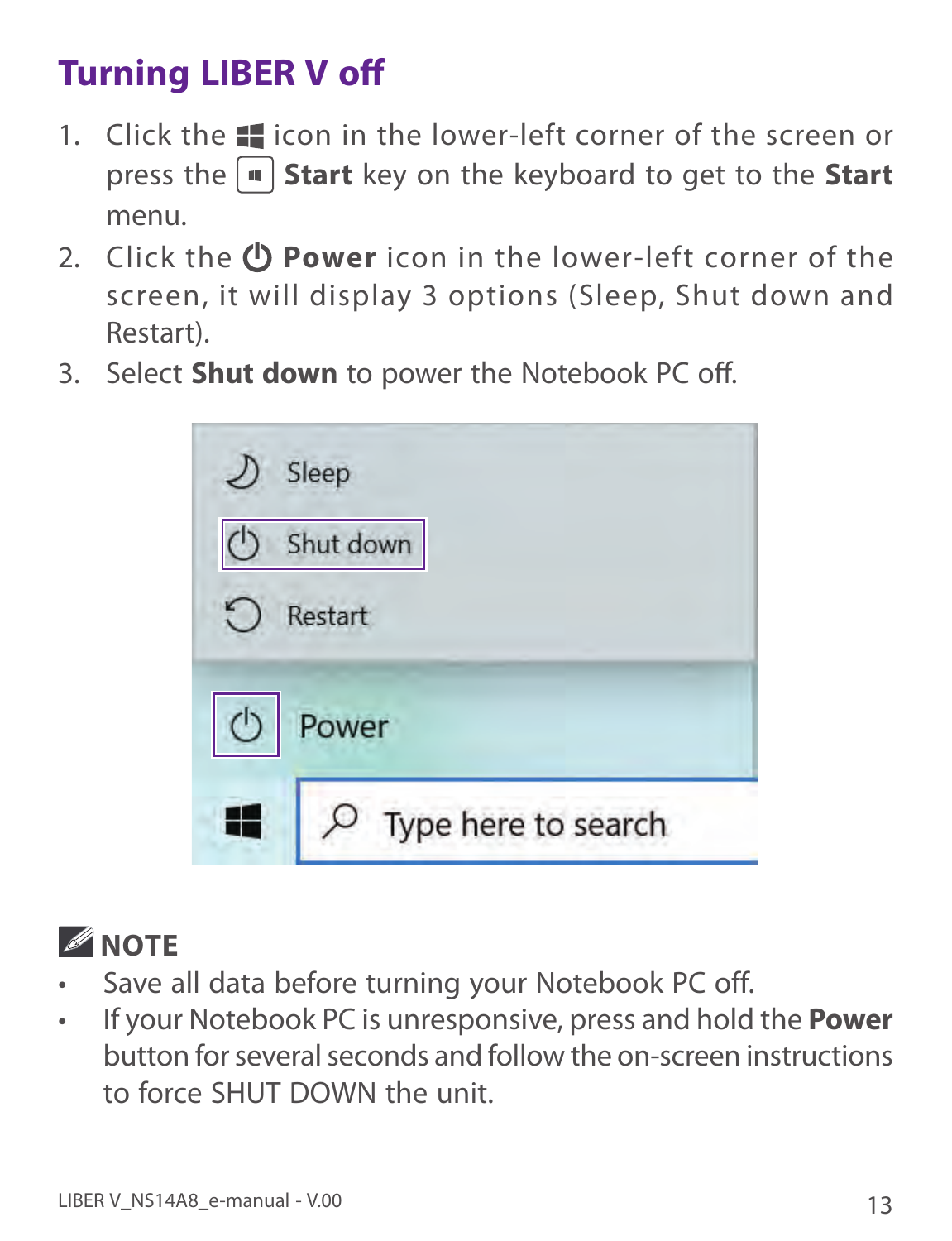# **Putting LIBER V to Sleep**

You can put your Notebook PC to Sleep mode by doing either of the following:

- **•** Go to the **Start** menu and click the *D* **Power** icon in the lower-left corner of the screen, select and click **Sleep**.
- Briefly press the **Power** button to put the Notebook PC in sleep mode. If you don't operate for some time, the Notebook PC will enter sleep mode automatically.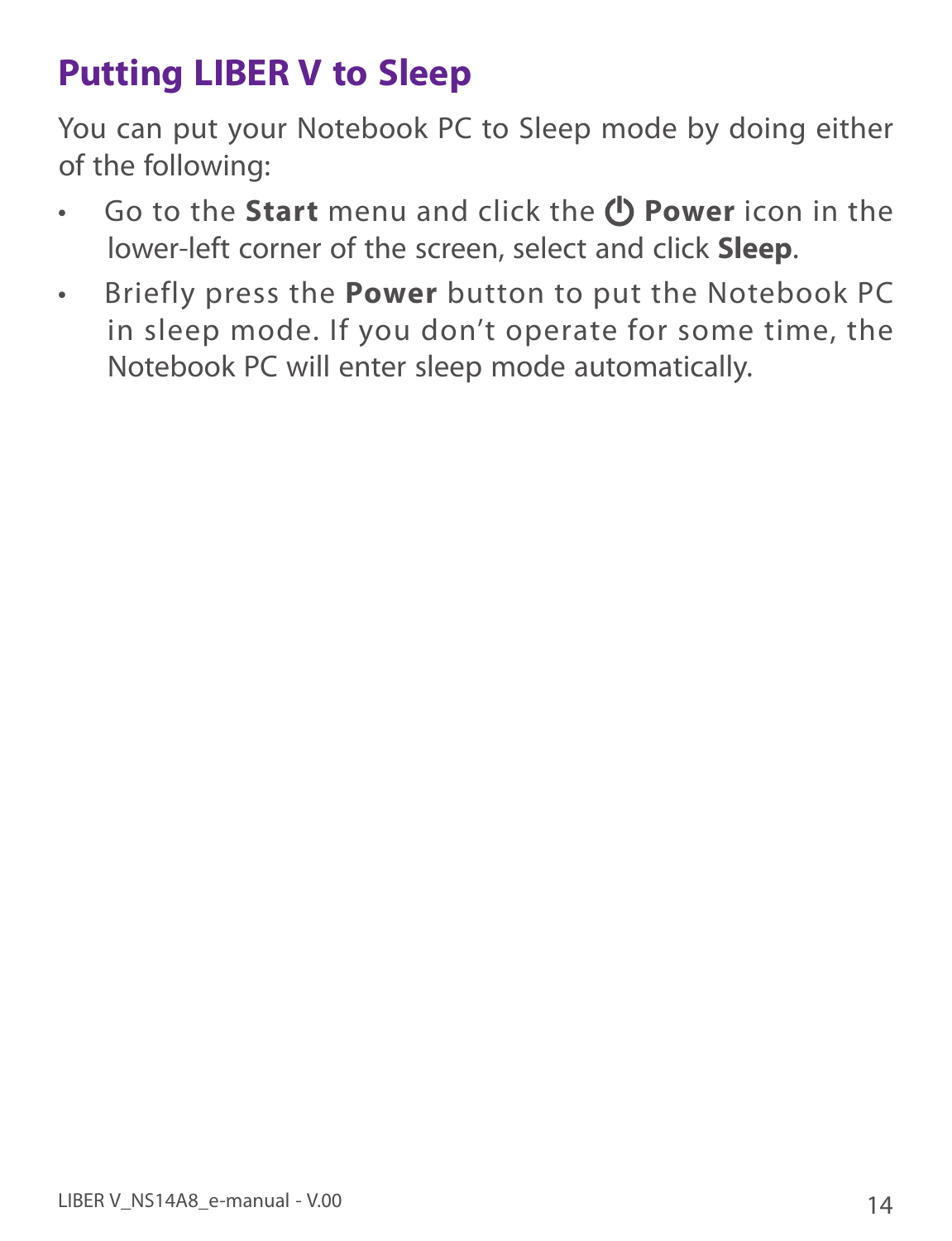# **Power Management**

When the apparatus is not connected power adaptor and not providing the main function or when other energy-using products are not dependent on its function, the default system settings and its characteristics enable the apparatus to activate display sleep mode within 5 minutes of user inactivity, and to activate a distinct sleep mode within 10 minutes of user inactivity. In the same scenario, when the apparatus is connected to power adaptor, will activate display sleep mode within 15 minutes of user inactivity, and activate a distinct sleep mode within 25 minutes of user inactivity. When in sleep mode, the system becomes fully usable within 5 seconds via network connections or user interface devices. The power management function is automatically switched on by the default system settings.

Go to **Settings -> System -> Power & sleep** to manage how your Notebool PC use power.

| $\leftarrow$<br>Settings     | $\times$<br>$\Box$                                            |
|------------------------------|---------------------------------------------------------------|
| Home<br>⋒                    | Power & sleep                                                 |
| Find a setting<br>$\varphi$  | Screen                                                        |
| System                       | On battery power, turn off after                              |
|                              | 5 minutes                                                     |
| <b>Display</b><br>Ļ,         |                                                               |
| (リ)<br>Sound                 | When plugged in, turn off after<br>10 minutes<br>$\checkmark$ |
| Notifications & actions<br>Ų |                                                               |
| Focus assist<br>⊅            | Sleep                                                         |
| ↺<br>Power & sleep           | On battery power, PC goes to sleep after                      |
| ▭                            | 15 minutes                                                    |
| <b>Battery</b>               | When plugged in, PC goes to sleep after                       |
| Storage<br>Ġ                 | 25 minutes<br>$\checkmark$                                    |
| 叼<br>Tablet mode             |                                                               |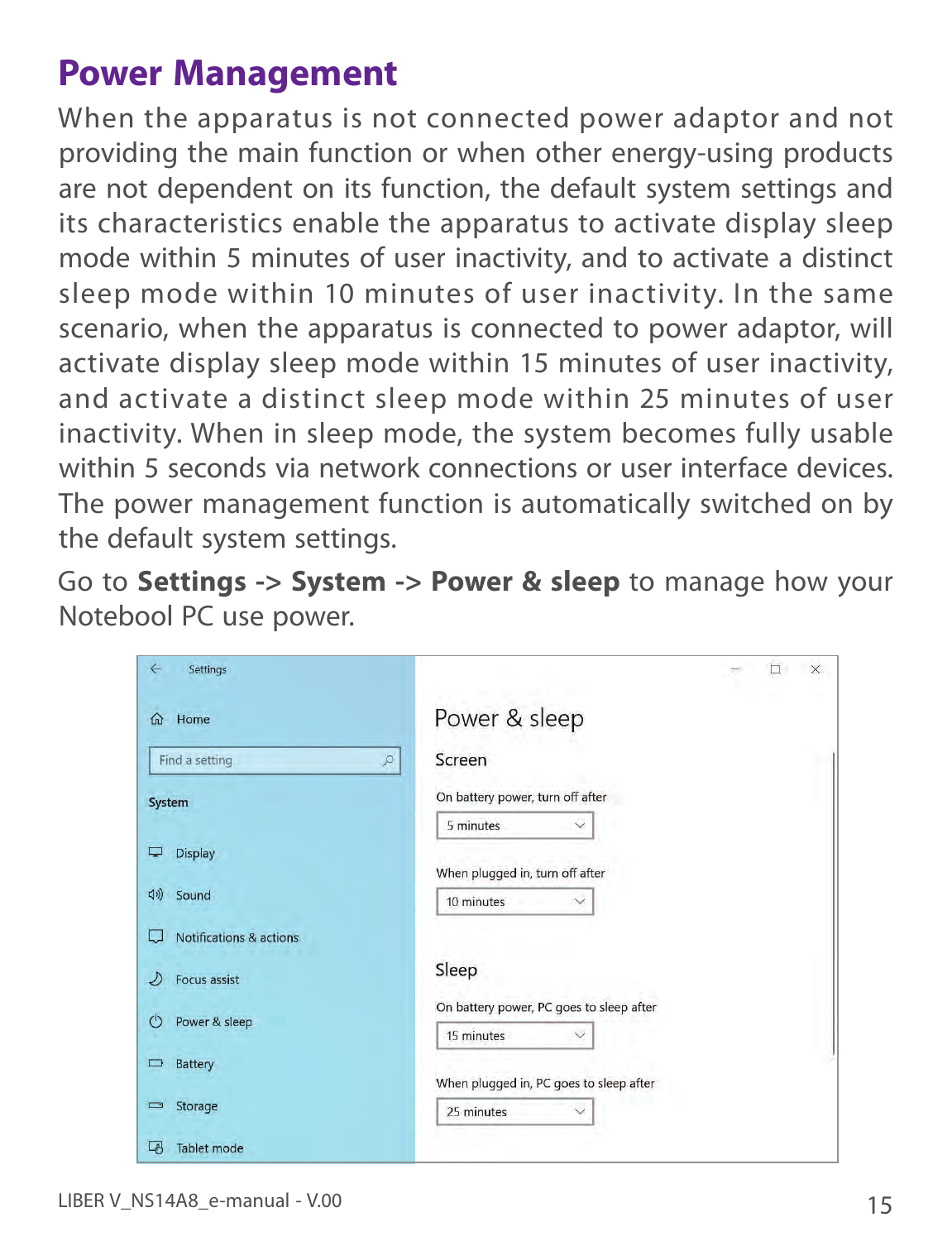# **Basics**

# **Start menu**

Microsoft Windows 10 is a new operating system that is used to control a computer. Click the  $\blacksquare$  icon in the lower-left corner of the screen to get to the Start menu. You can also open the Start menu by pressing the  $|\cdot|$  **Start** key on the keyboard.



Live Tiles on the screen change and update in real time so you can get real-time updates about news or sports, check what your friends are up to, and get the latest weather forecast.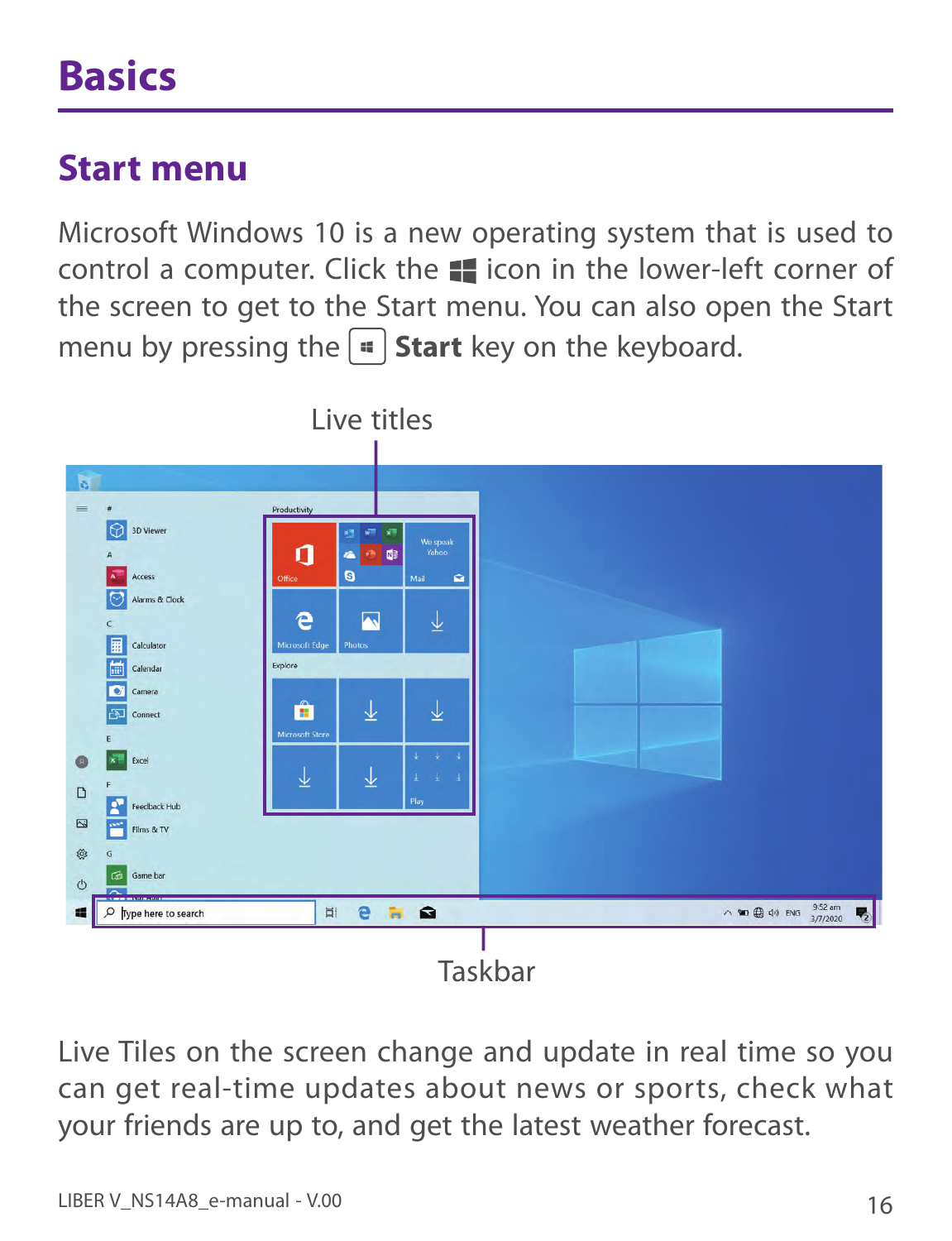# **Expand**

Click this icon  $\equiv$  in the upper-left corner of the screen to expand the **START** menu.

# **Account options**

Click on your account name to change account settings, lock your device or sign out of your account.



Allows you to access the settings of your Notebook PC. Click it to enter the **Settings** screen.

# **Power**

Click  $\bigcup$  icon to Sleep, Shut down or Restart your Notebook PC.

# **Start**

Click the **Start** icon to open/close the Windows Start menu.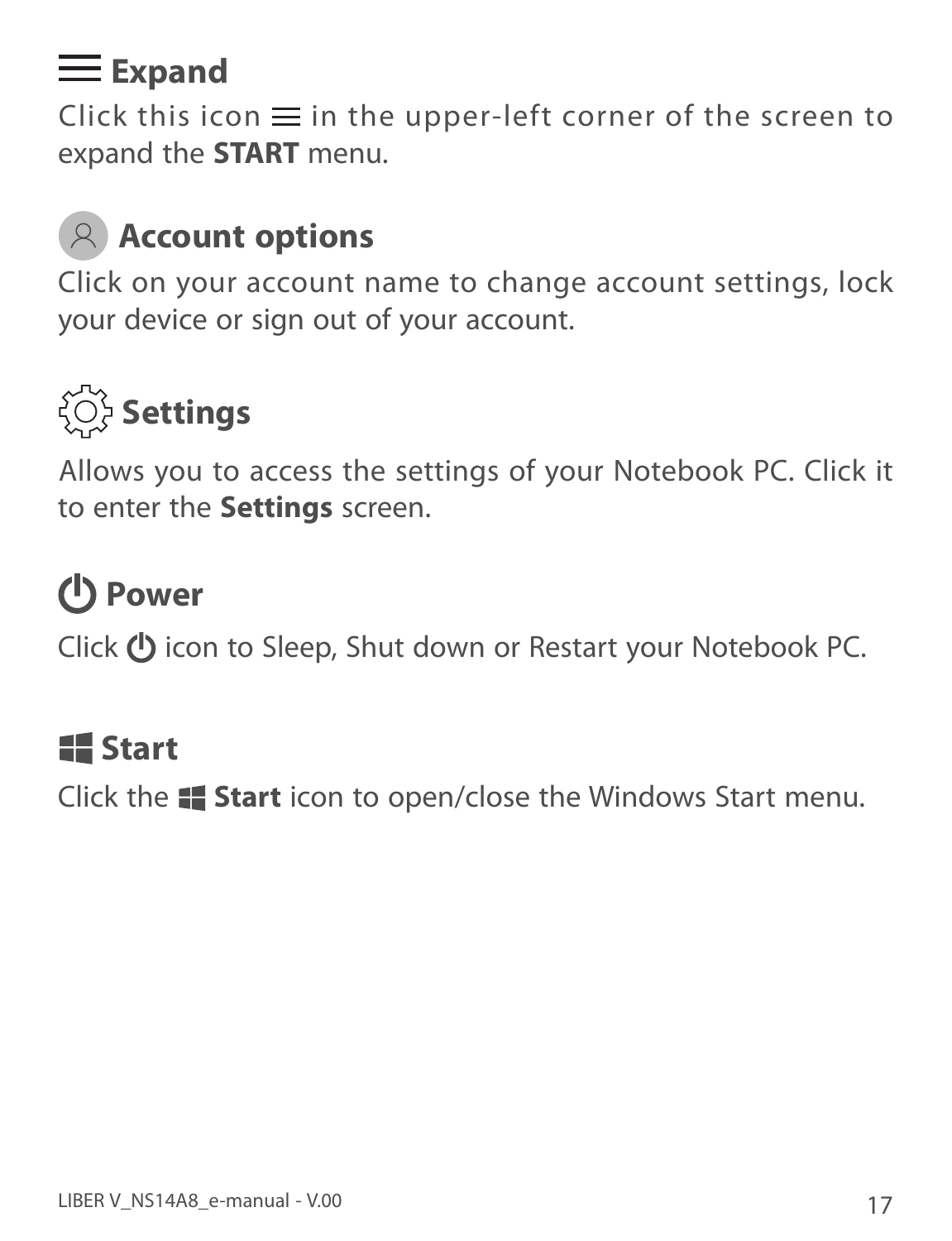#### **Taskbar**

The below table lists some of the frequently used icons in the Taskbar:

| <b>Icon</b>     | <b>Description</b>                                                              |
|-----------------|---------------------------------------------------------------------------------|
|                 | Shows the battery status.                                                       |
| (Tc             | Displays when a Wi-Fi network connected.                                        |
|                 | Displays when there is NO a Wi-Fi network<br>connection or Wi-Fi is turned off. |
| $\sum_{\alpha}$ | Airplane mode is on.                                                            |
| $\Box^{(1)}$    | Adjusts the speaker volume.                                                     |
|                 | <b>Launches Action Center</b>                                                   |
|                 | Launches Search.                                                                |
|                 | Shows the recent task.                                                          |
|                 | Shows all opened tasks in a single view.                                        |
|                 | Launches the File Explorer.                                                     |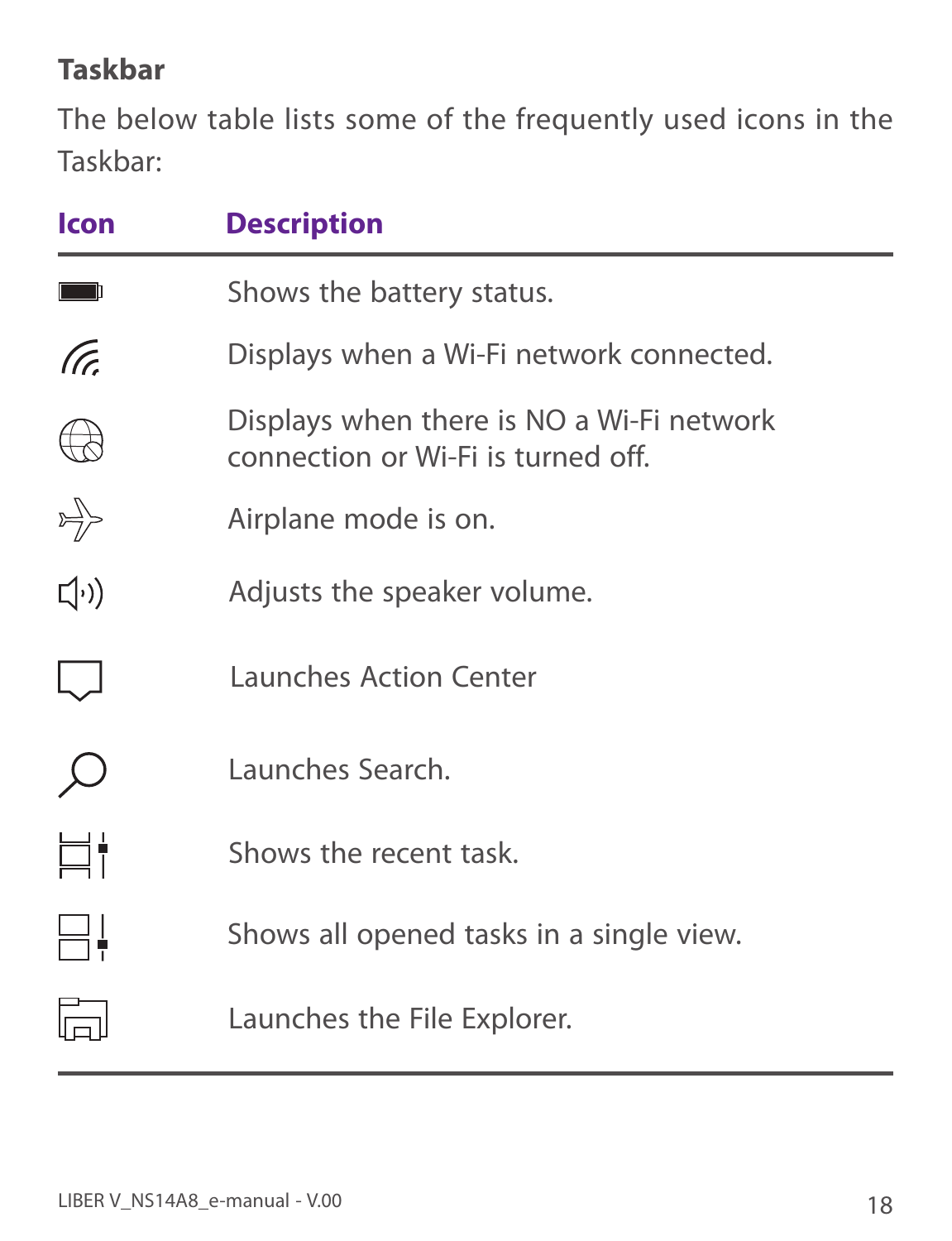# **Action Center**

It allows you to receive system notifications, such as updates. It also has a really useful Quick Actions on the bottom.

# **Checking notifications**

- 1. Click the  $\Box$  icon in the lower-right corner of the screen to launch the ACTION CENTER screen.
- 2. All messages appears in the Action Center and you can select and click them to read.



**Tip:** You can go to **Settings -> System -> Notifications & actions** to set the Notifications and Actions.

• Select **Expand** or **Collapse** to expand or minimize the **Quick Actions** menu.

*A* NOTE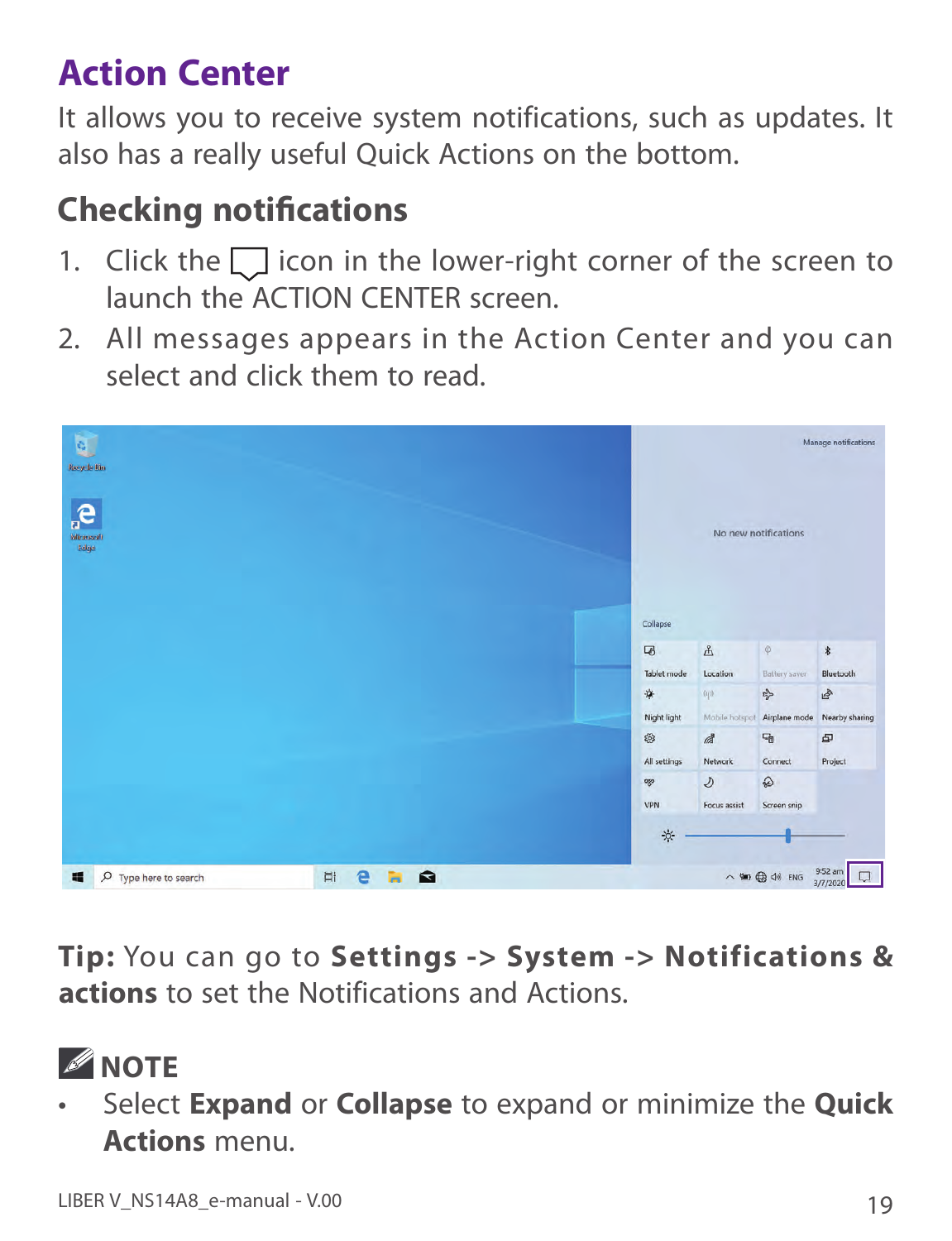### **Quick Actions menu**

| <b>Tablet mode</b>    | Opens or closes the Tablet mode.                                                                                                                    |
|-----------------------|-----------------------------------------------------------------------------------------------------------------------------------------------------|
| <b>Network</b>        | Enables or disables Network, and connects<br>to a wireless network so that you can<br>check email, search the Web, access social<br>media websites. |
| <b>All settings</b>   | Allows you to access the settings of your<br>Notebook PC.                                                                                           |
| <b>Nearby sharing</b> | Turns on/off Nearby sharing.                                                                                                                        |
| <b>Airplane mode</b>  | Enables or disables Airplane mode. Turns it<br>on to stop all wireless communication.                                                               |
| <b>Location</b>       | Enables or disables Location. If this setting is<br>on, each person who signs in to this device<br>can change their own location settings.          |
| <b>Focus assist</b>   | Choose which notification you'd like to see<br>and hear so you stay focused (off, Priority<br>only or Alarms only).                                 |
| <b>Mobile hotspot</b> | Actives the Mobile hotspot.                                                                                                                         |
| <b>Night light</b>    | Enables or disables Night light.                                                                                                                    |
| <b>Bluetooth</b>      | Enables or disables Bluetooth.                                                                                                                      |
| <b>VPN</b>            | Add a VPN connection.                                                                                                                               |
| <b>Battery saver</b>  | Turns on/off Battery saver.                                                                                                                         |
| <b>Screen snip</b>    | Opens the Screen snip options.                                                                                                                      |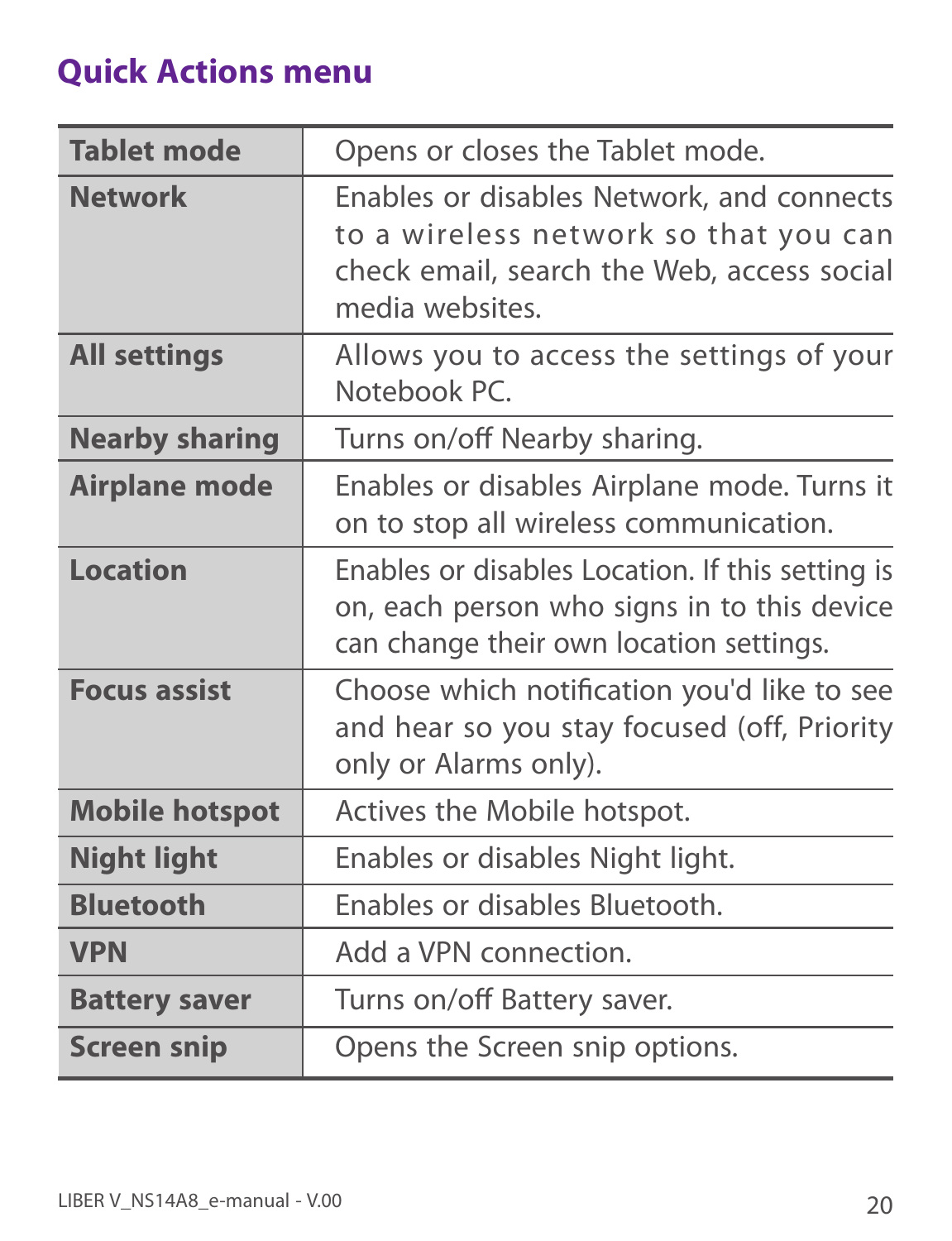| <b>Project</b> | Opens the Project options.                          |
|----------------|-----------------------------------------------------|
| <b>Connect</b> | Searches for wireless display and audio<br>devices. |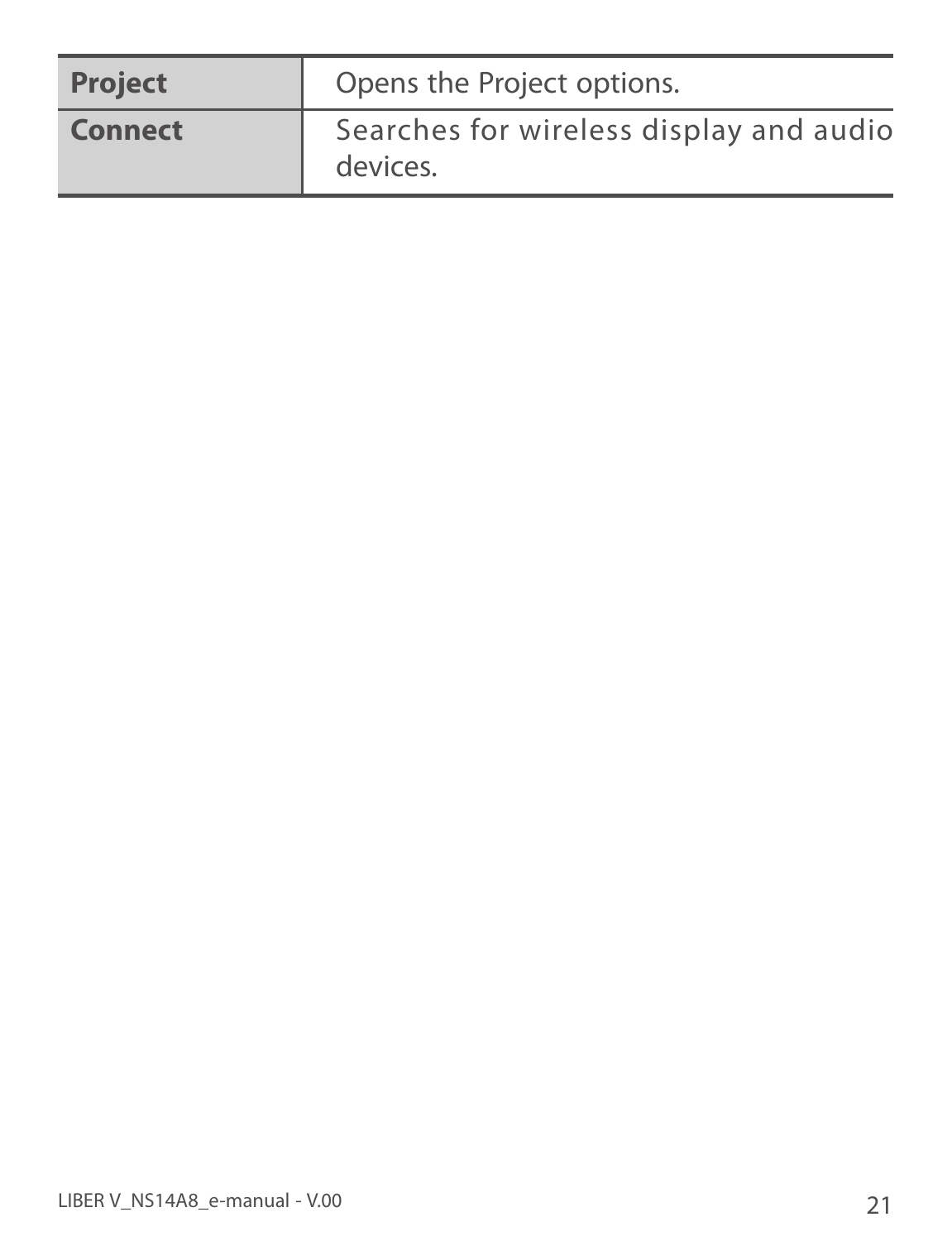# **Task view**

If you have a lot of apps and programs opened, click the  $\Box$  icon on the taskbar to see all of your running apps and programs. You can select and click any item to open it.

#### **Creating a new desktop**

Select and click **+ New desktop**, a new desktop will be added. Then you can open your desired apps and programs on the new desktop.



### **Deleting a desktop**

Move the cursor over the desktop you want to delete, then select  $\times$  in the upper-right corner of the desktop.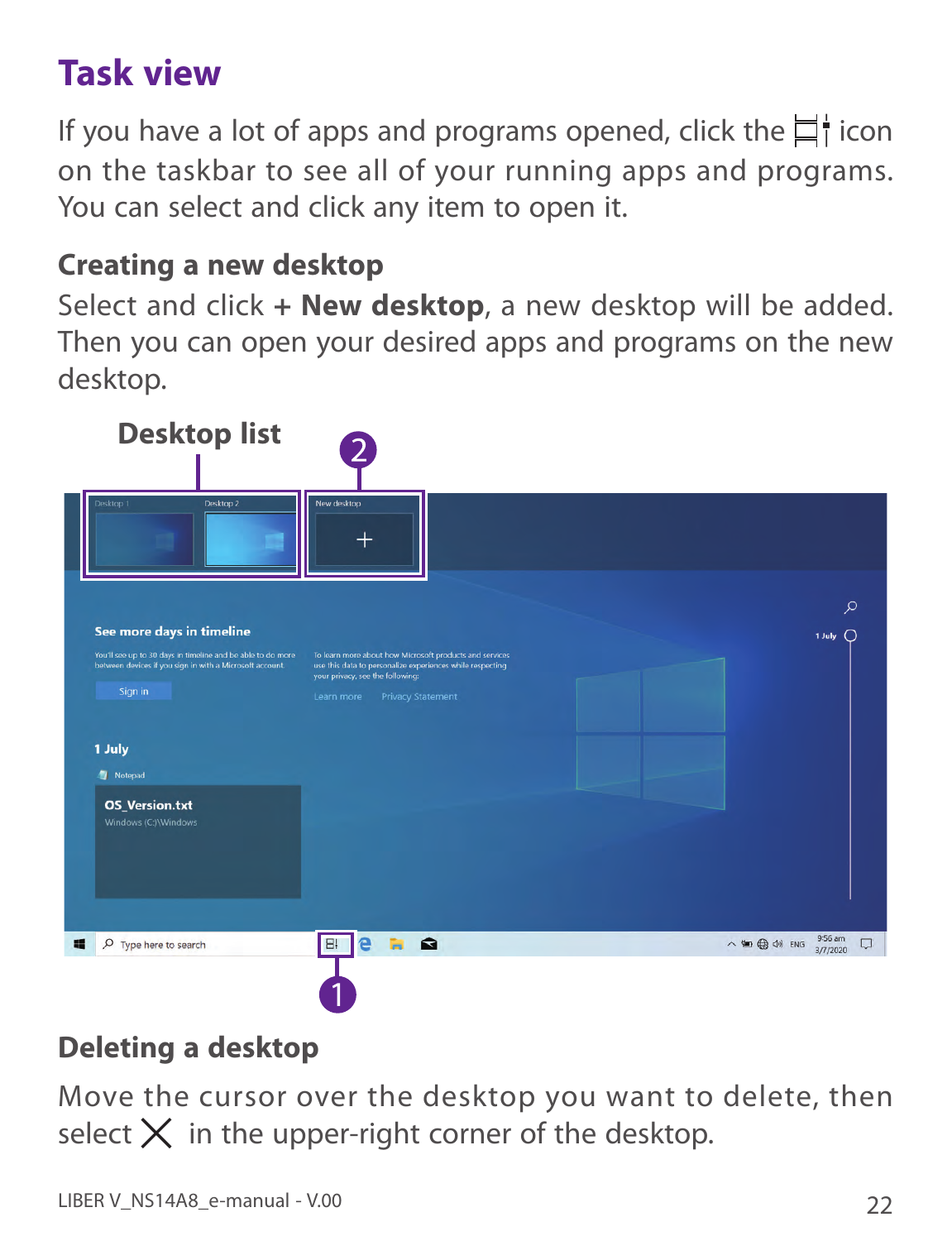# **Fingerprint recognition**

Unlock the screen using your fingerprint rather than entering a password.

#### **Setting up your fingerprint account**

You need create a **Password** first to use the fingerprint feature.

1. Go to **Settings -> Accounts -> Sign-in options**.



2. Select **Add** under **Password** to create a password.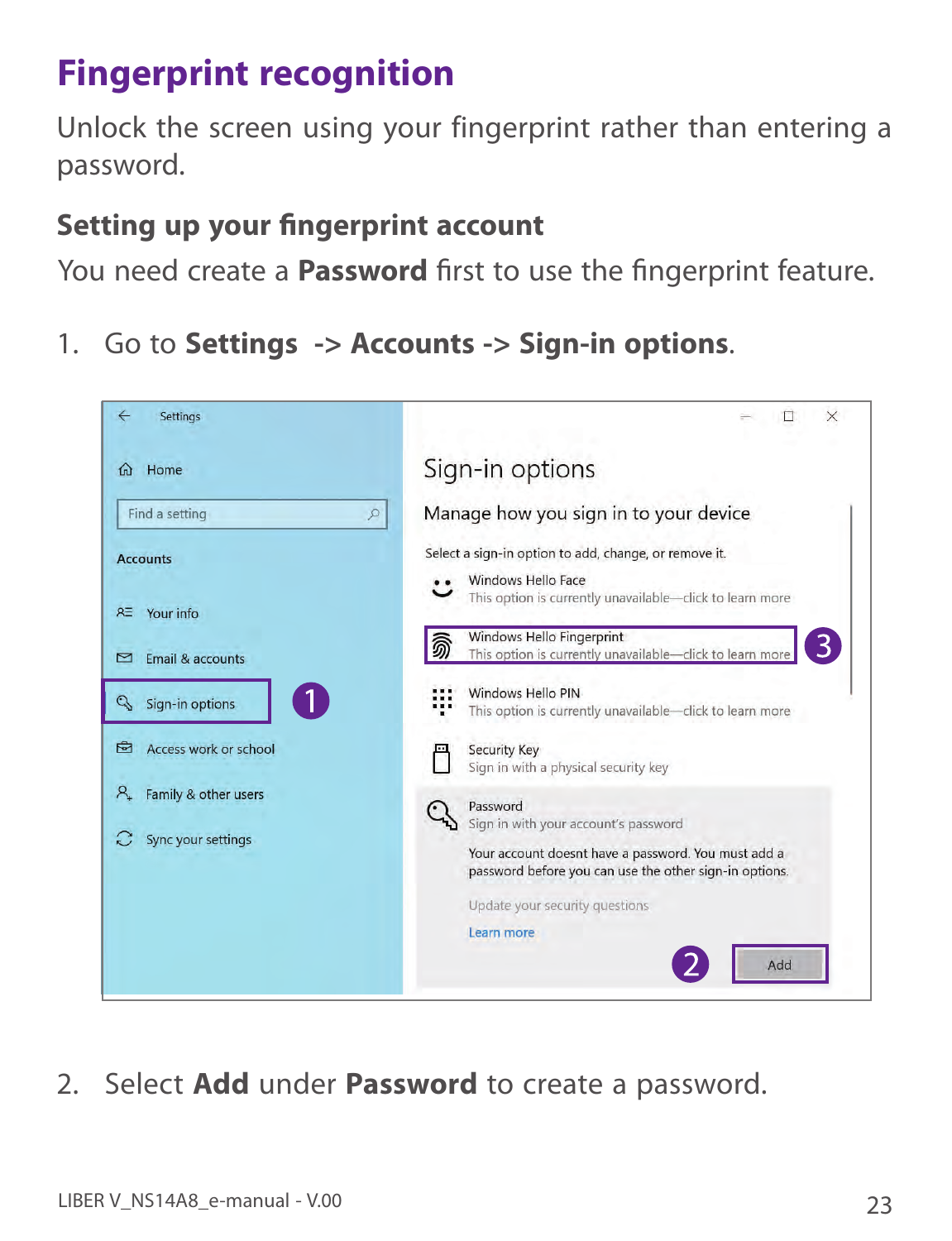- 3. Select **Set up** under **Fingerprint** to start the fingerprint registration.
- 4. Follow the onscreen instructions to set up your Fingerprint account.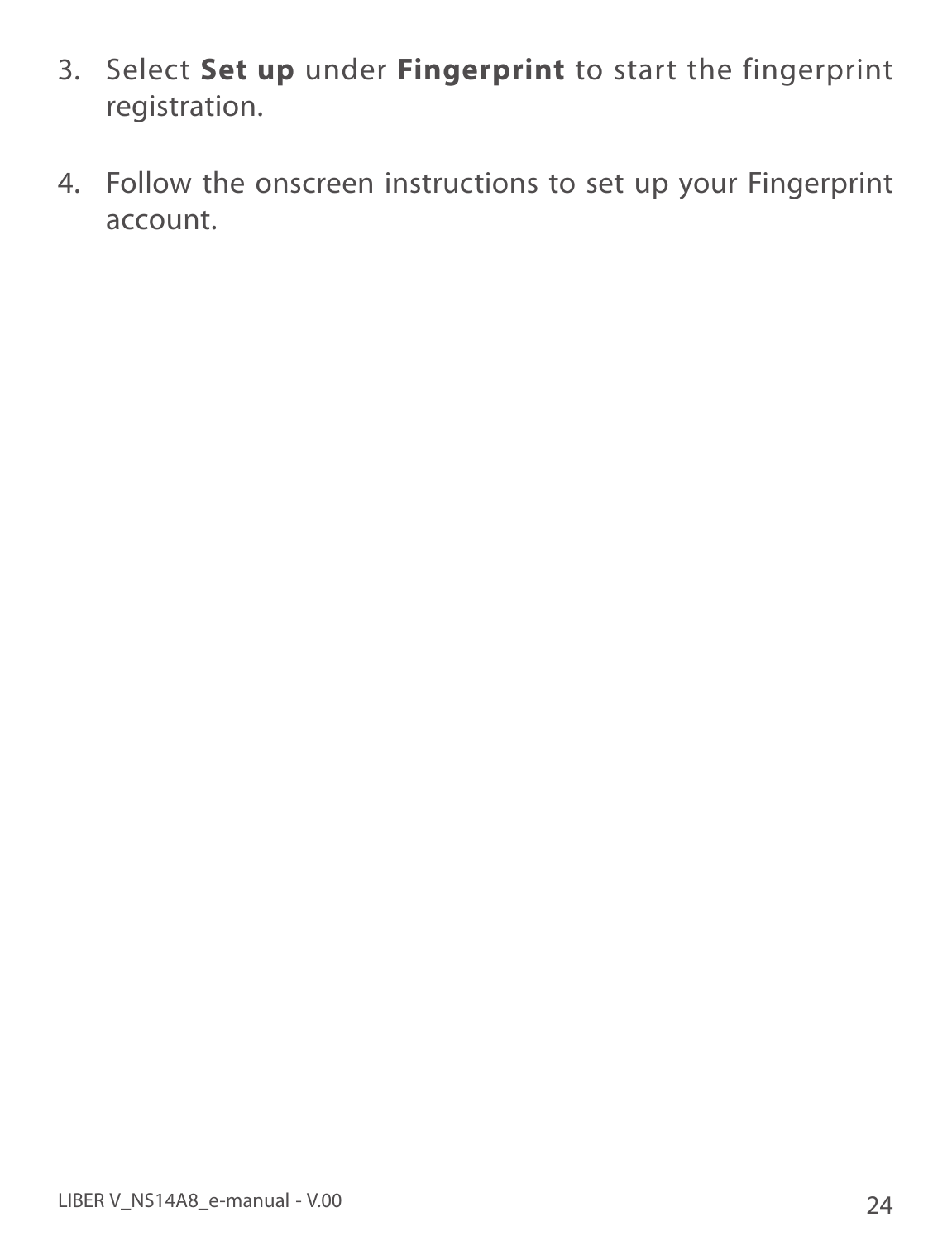# **Using the Touchpad**

Use the Touchpad to move the cursor or select an item. The left and right buttons of the Touchpad act the same as the left and right buttons of a mouse.

#### **Moving**

Slide your finger on the Touchpad to move the cursor.



#### **Left-click**

Tap the touchpad or press the left touchpad button.

- In the Start menu, click an app to launch it.
- On the File Explorer desktop, double click an application to launch it.

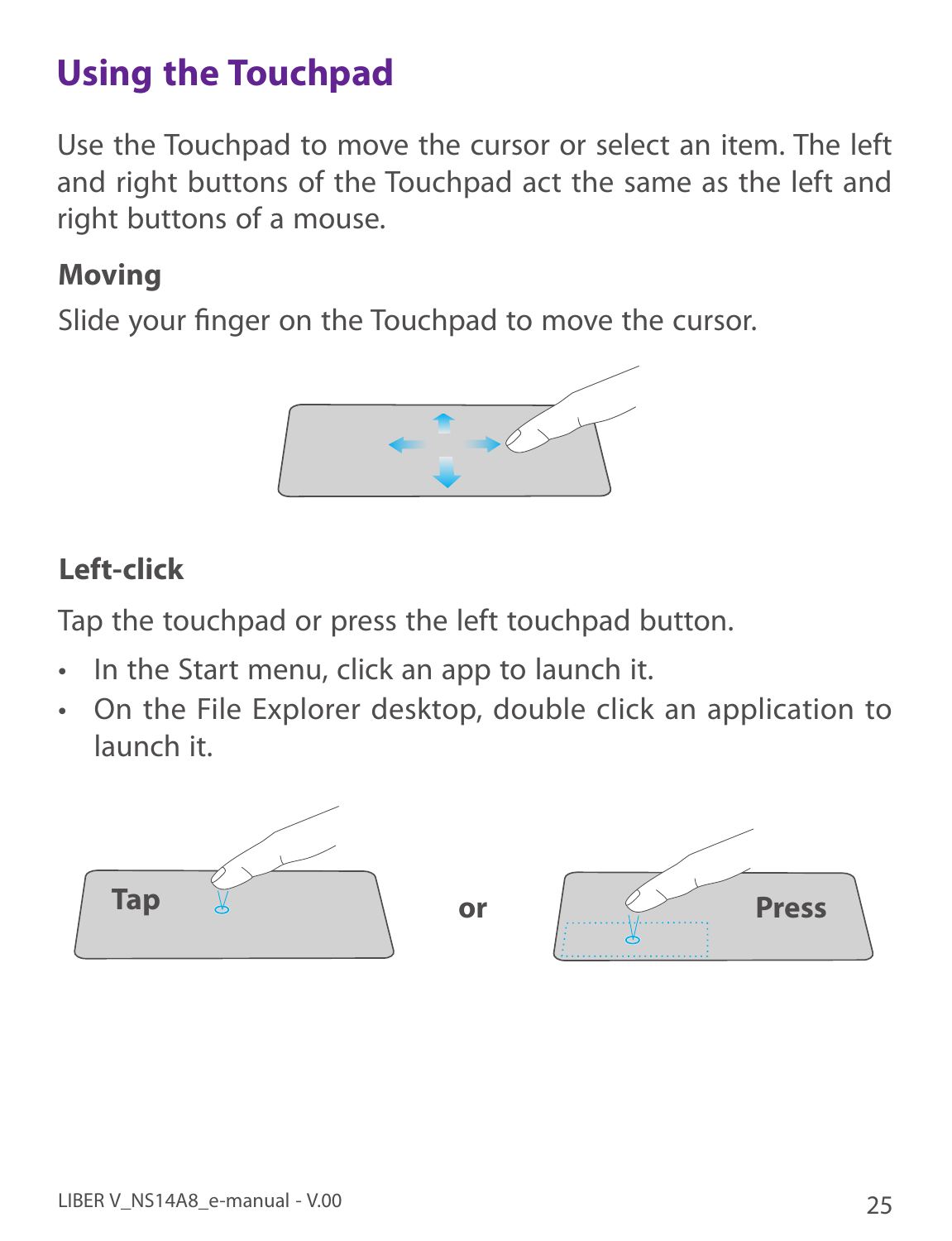# **Right-click**

To right-click an item, press the right touchpad button.

- In the Start menu, select an app and press the right touchpad button to launch the Setting bar.
- On the File Explorer desktop, select one folder or file and press the right touchpad button to open the right-click menu.



#### **Dragging and dropping**

Press and hold the left button. Select an item using your other finger then drag and drop it to a new position.



#### **Two-finger scroll (up/down)**

Slide two fingers to scroll up or down.

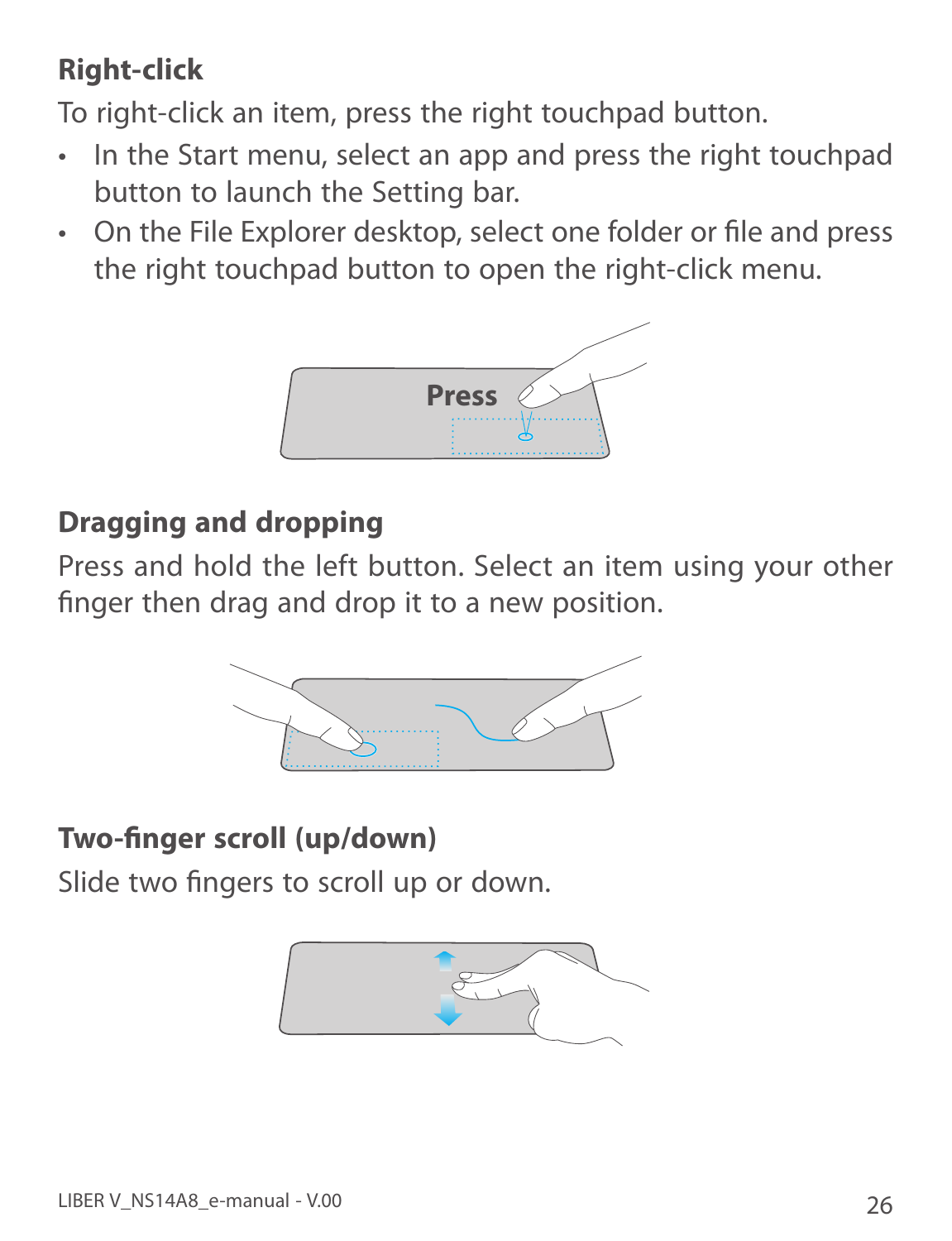### **Two-finger scroll (left/right)**

Slide two fingers to scroll left or right.



#### **Zoom out**

Pinch two fingers while viewing a website, map, or image.



#### **Zoom in**

Spread two fingers apart while viewing a website, map, or image.





Please keep your fingers dry and clean when using the Touchpad.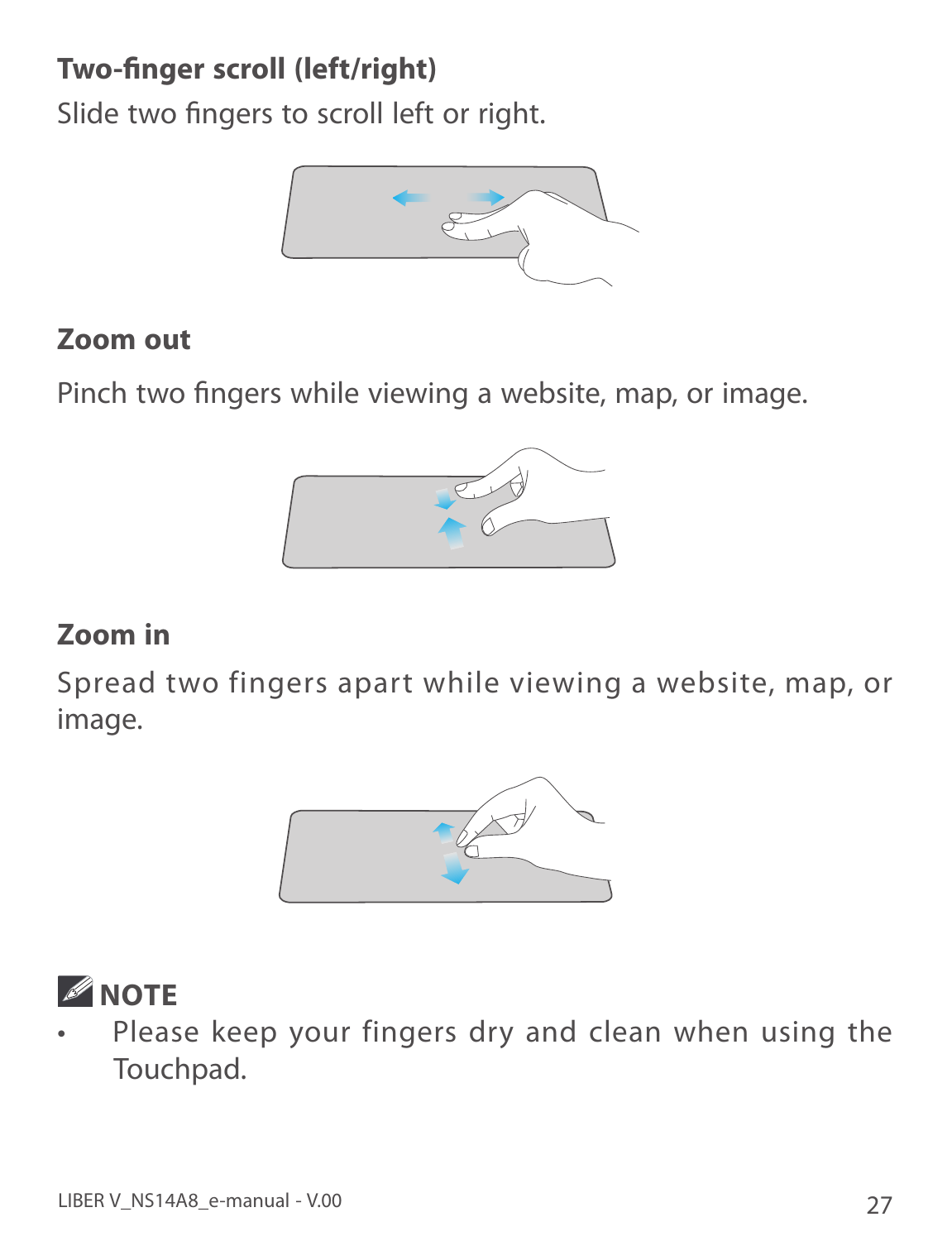# **Using the Keyboard**

#### **Function keys**

Press and hold the **Fn** key, then press a hot key to trigger the following commands:

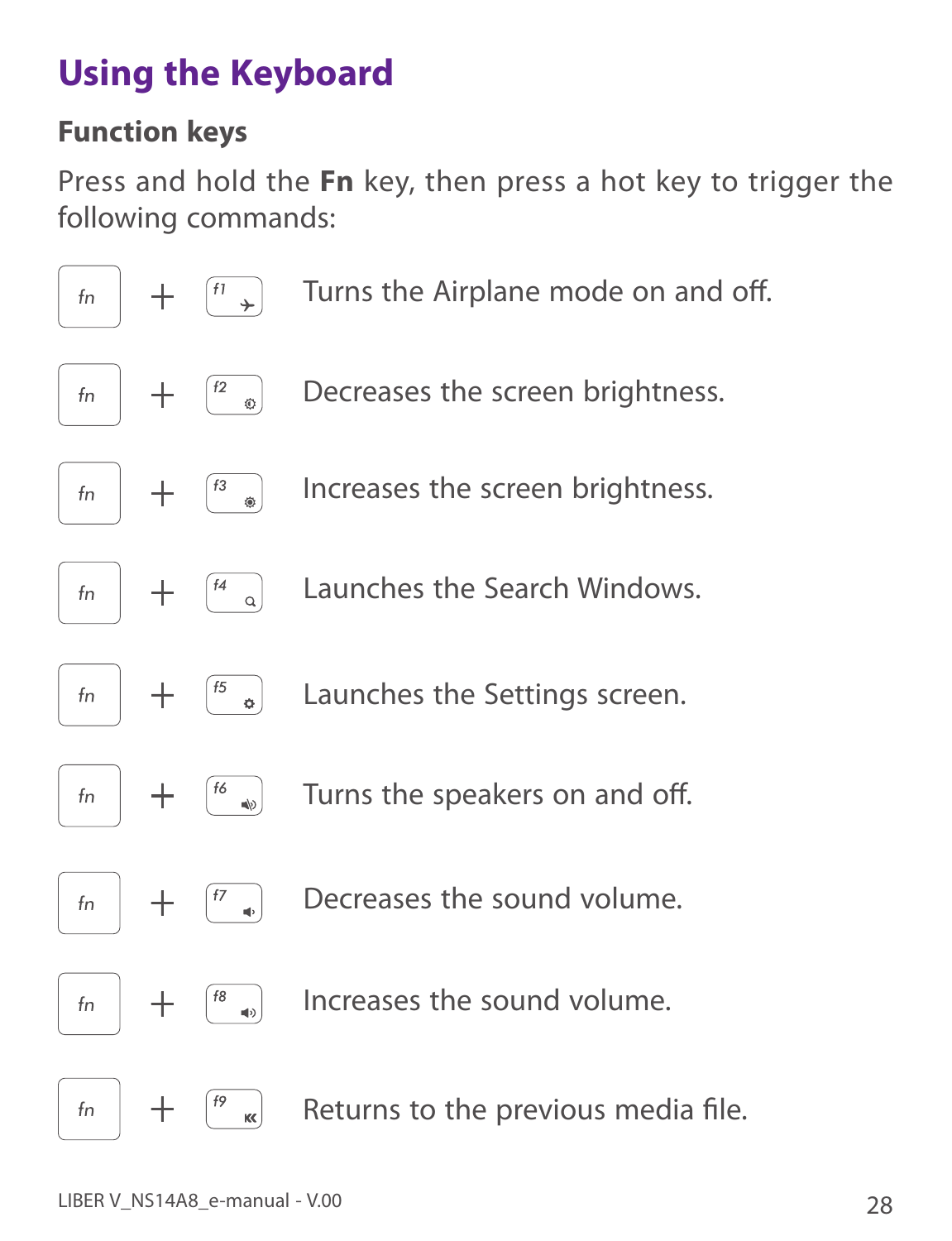

Plays or pauses a selected media file.

Skips to the next media file.

Switches between the display screen and an external monitor (if connected).

Enables or disables the Touchpad.

Adjusts the keyboard backlight's brightness or turn it off (optional).

#### **Windows keys**

You can also use the following shortcuts to help you to launch the applications and navigate the Windows 10.

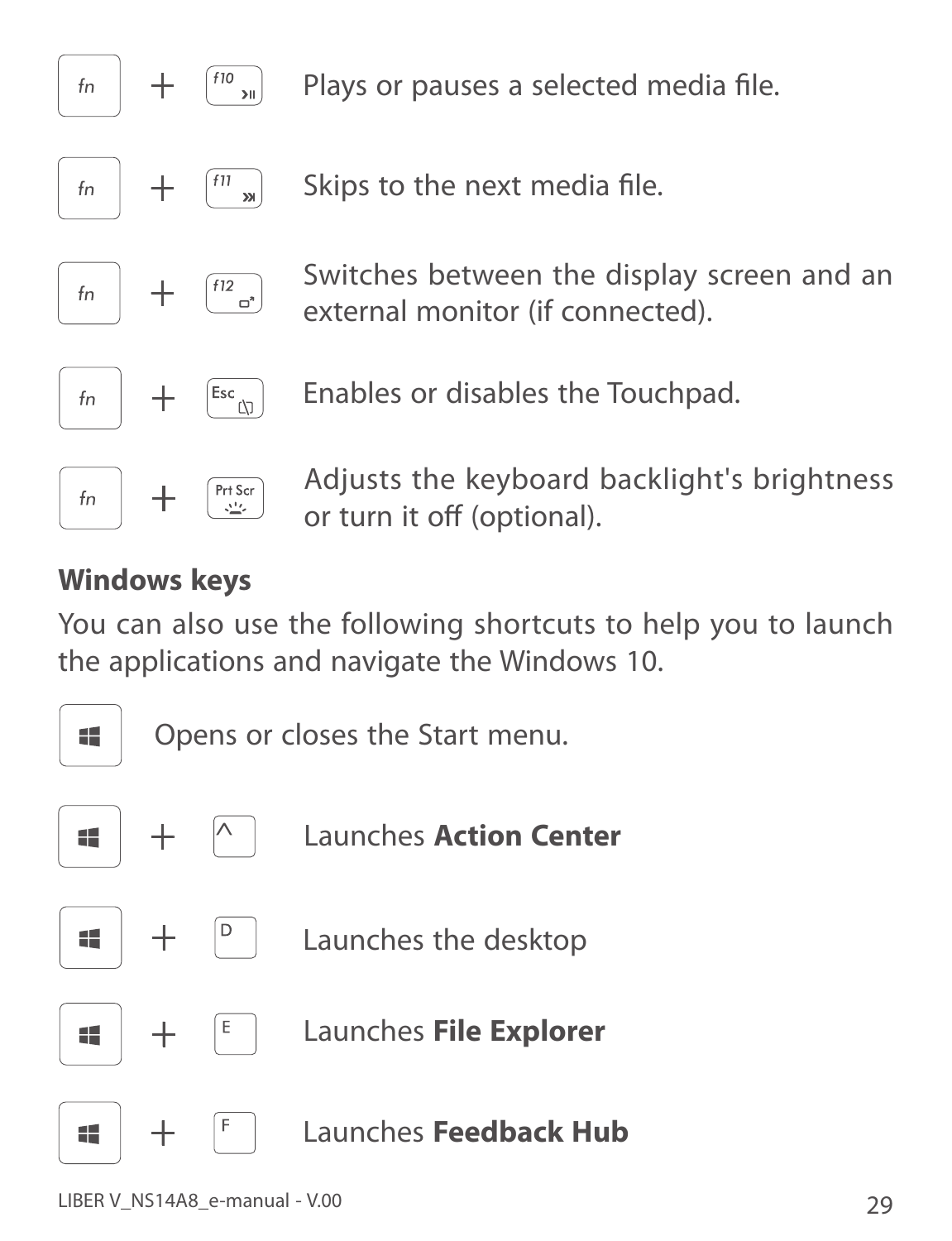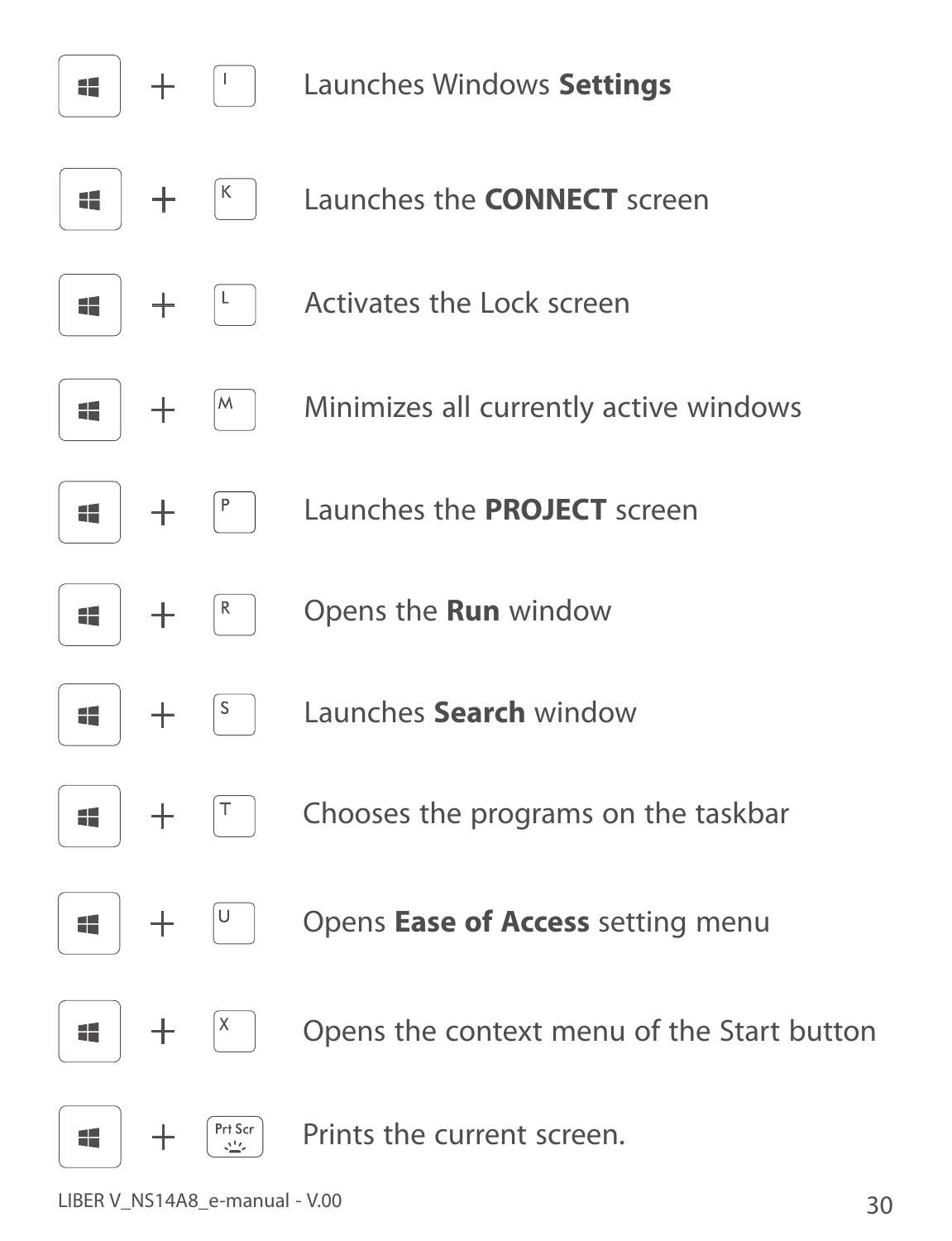# **Inserting a microSD card**

Insert the microSD card into the Notebook PC's microSD slot until it clicks.



To check the storage of the microSD card, go to **Settings -> System -> Storage**.

Remove the microSD card by pushing in on the card's edge. The card will pop out and can be removed.

# **NOTE**

You can use microSD™card and microSDHC™card (up to 256GB, SD card not included).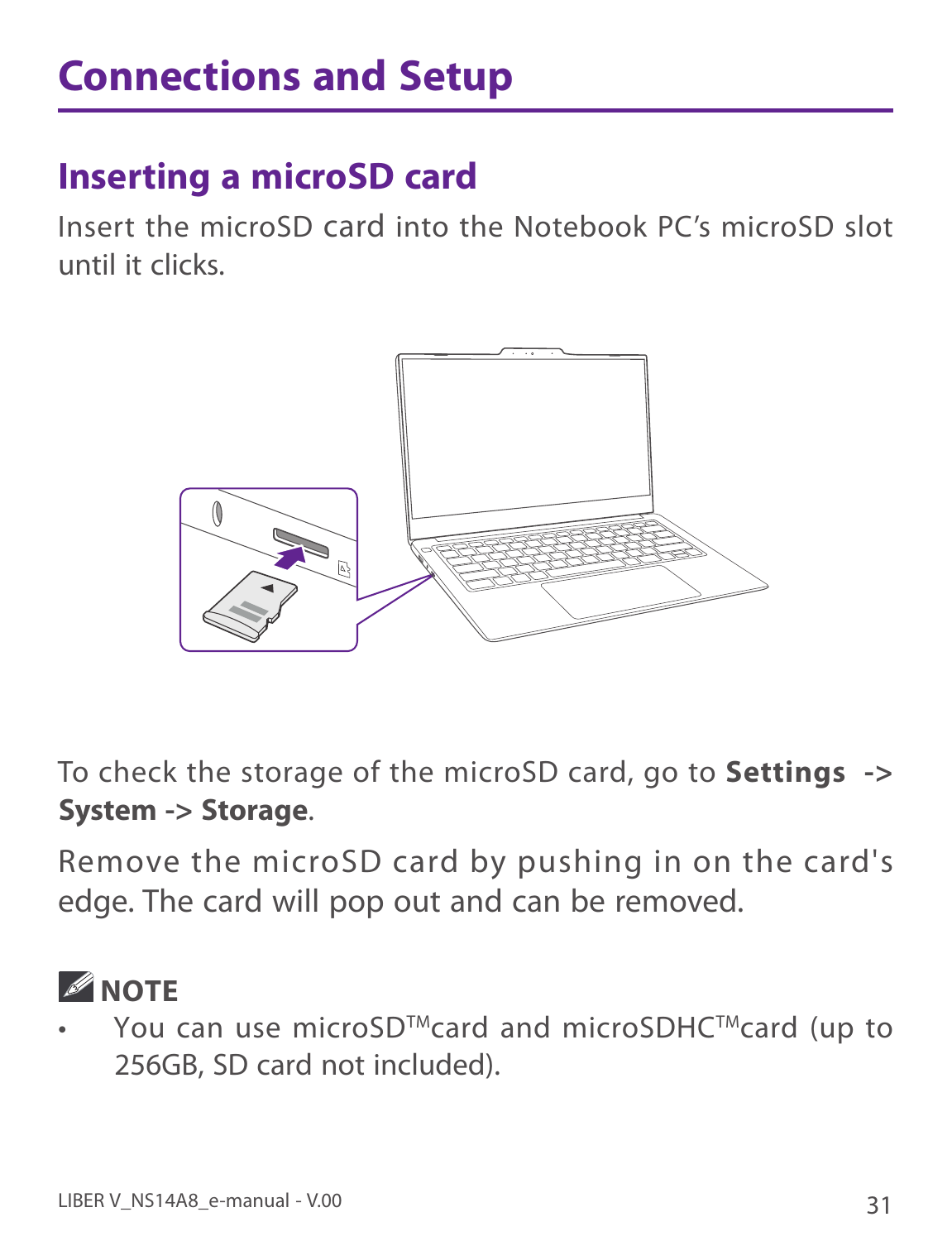# **External display**

You can connect the Notebook PC to an external display device. The cables required to connect an external display are sold separately.

#### **Connecting to a display**

1. Connect the Notebook PC to a TV or other display device using an HDMI cable (not included) through the micro-HDMI port (Intel model)/HDMI port (AMD model).



- 2. Turn on your TV or other display device and select its input mode.
- 3. Go to **Action Center** menu, select and click **Project**.

| Tablet mode  | Location       | Battery saver  | Bluetooth      |
|--------------|----------------|----------------|----------------|
|              | (17)           | 망              |                |
| Night light  | Mobile hotspot | Airplane mode  | Nearby sharing |
| දිරි}        | 屌              | 국 <sub>인</sub> | 中              |
| All settings | Network        | Connect        | Project        |
| ళ్యం         |                | ક∉             |                |
| VPN          | Focus assist   | Screen snip    |                |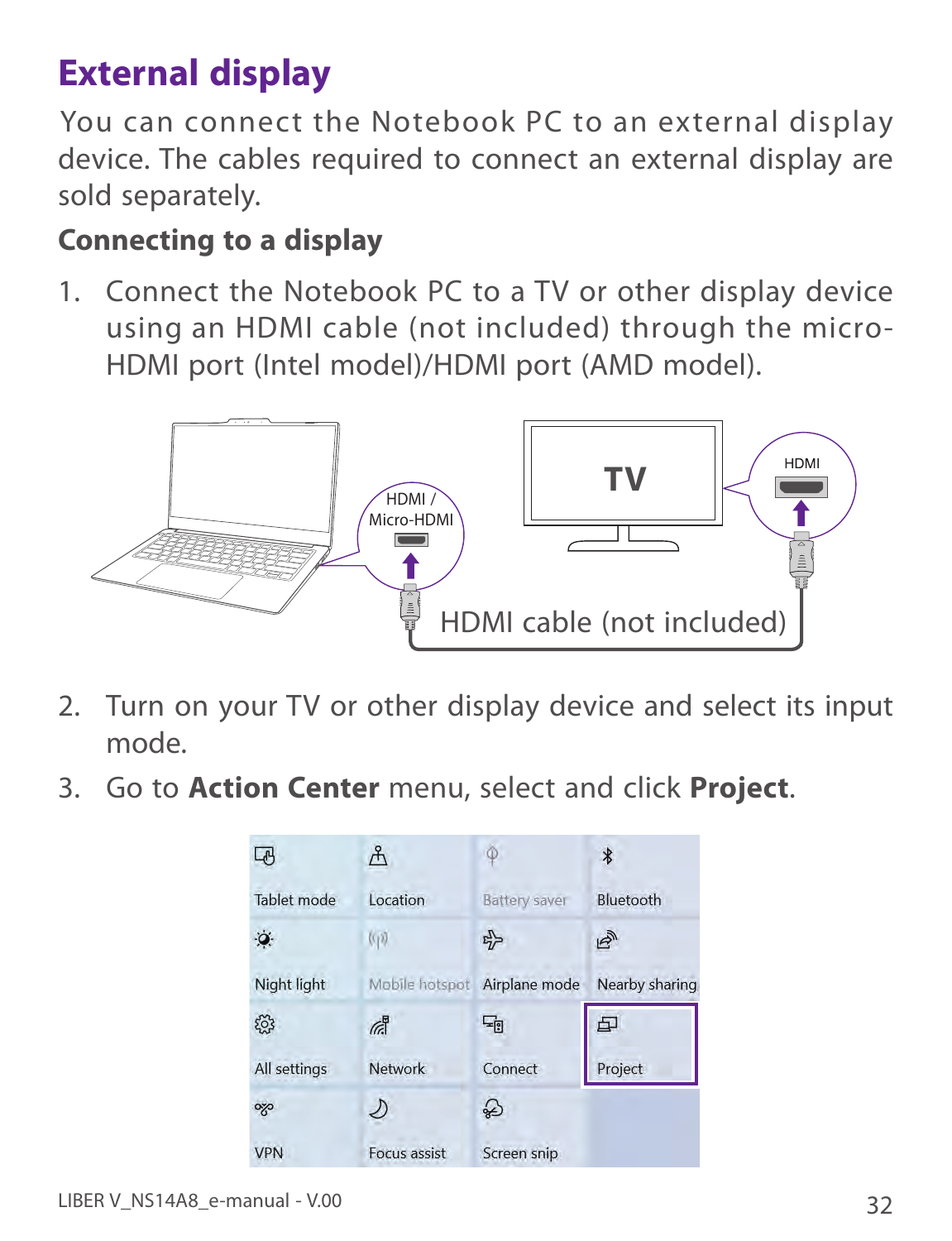**Tip:** You can also use the following shortcuts to launch the **Project**.





4. Select your desired mode as following:

| <b>PC screen only</b><br>Shows the screen on the Notebook PC<br>only.                     |
|-------------------------------------------------------------------------------------------|
| <b>Duplicate</b><br>Shows the screen on both the Notebook<br>PC and the external display. |
| <b>Extend</b><br>Extends the screen to the external display.                              |
| <b>Second screen only</b><br>Shows the screen on the external display<br>only.            |

**Tip:** You can also select the dual view (extend) mode. Go to **Settings -> System -> Display**, and select **Detect** on the **Multiple displays** option.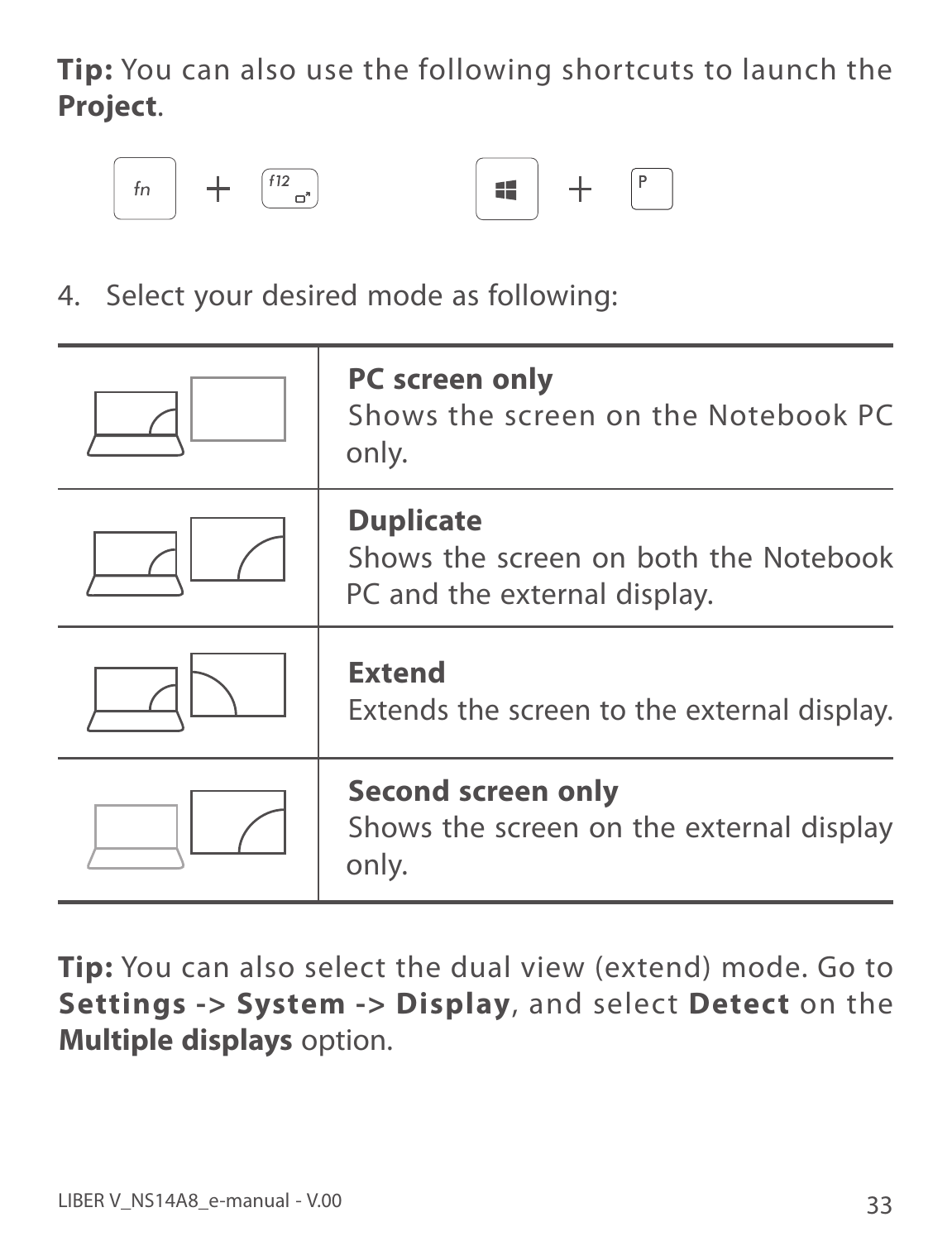# **Connecting to a Wi-Fi network**

Connect the Notebook PC to a wireless network to use the Internet.

1. On the Taskbar, select and click  $\bigoplus$ .



2. Select a network from the list of detected wireless networks and select **Connect automatically** -> **Connect**



3. Enter the **Access Point**'s password, if necessary, and select **Next**.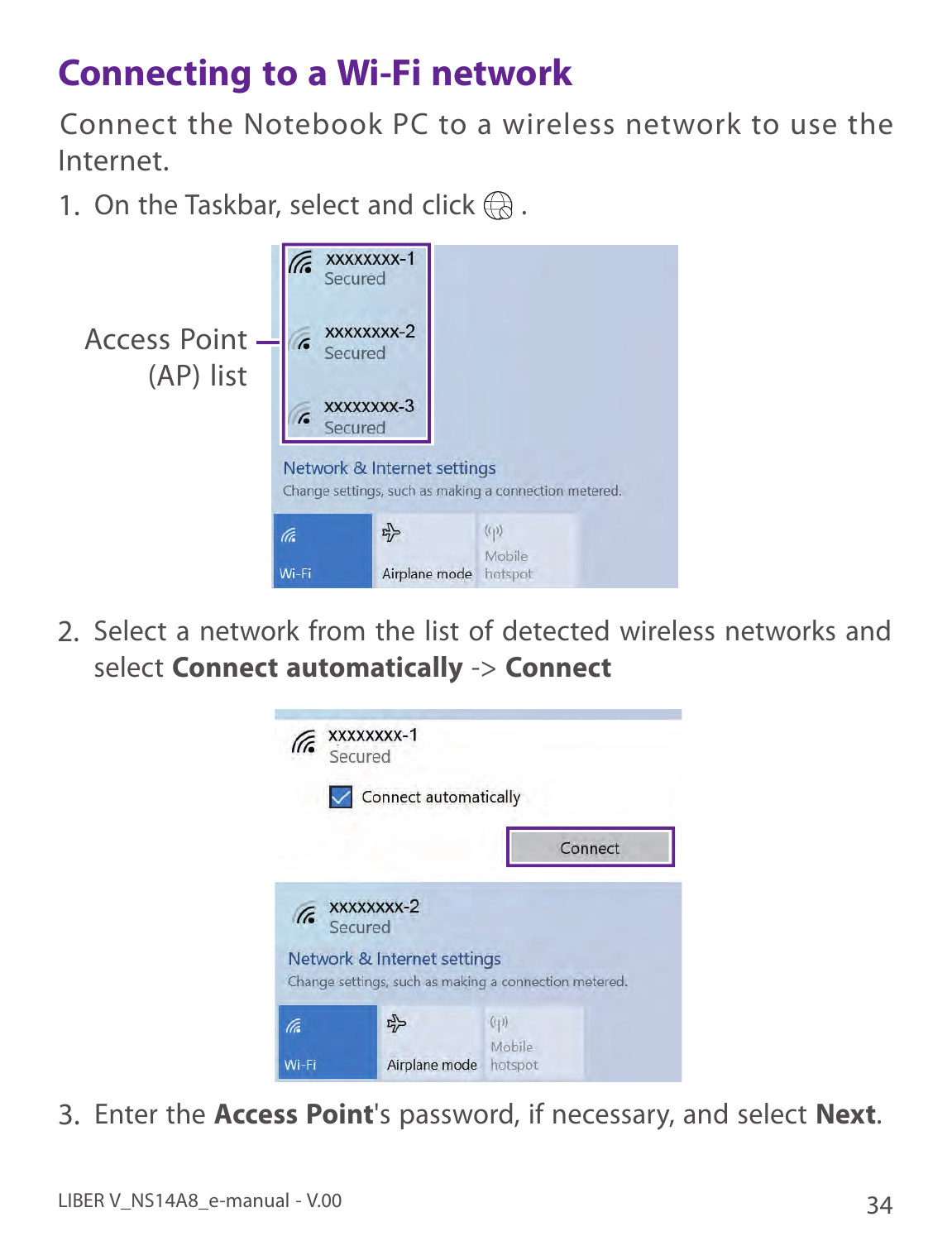**Tip:** You can also go to **Settings** -> **Network & Internet** -> **Wi-Fi,**  click it to **On**.



- If the device finds a network that you connected to previously, it will connect to it automatically.
- If the Wi-Fi network does not appear in the list, it maybe a hidden network, please click "**Hidden Network**" and input SSID name of network along with password for a connection.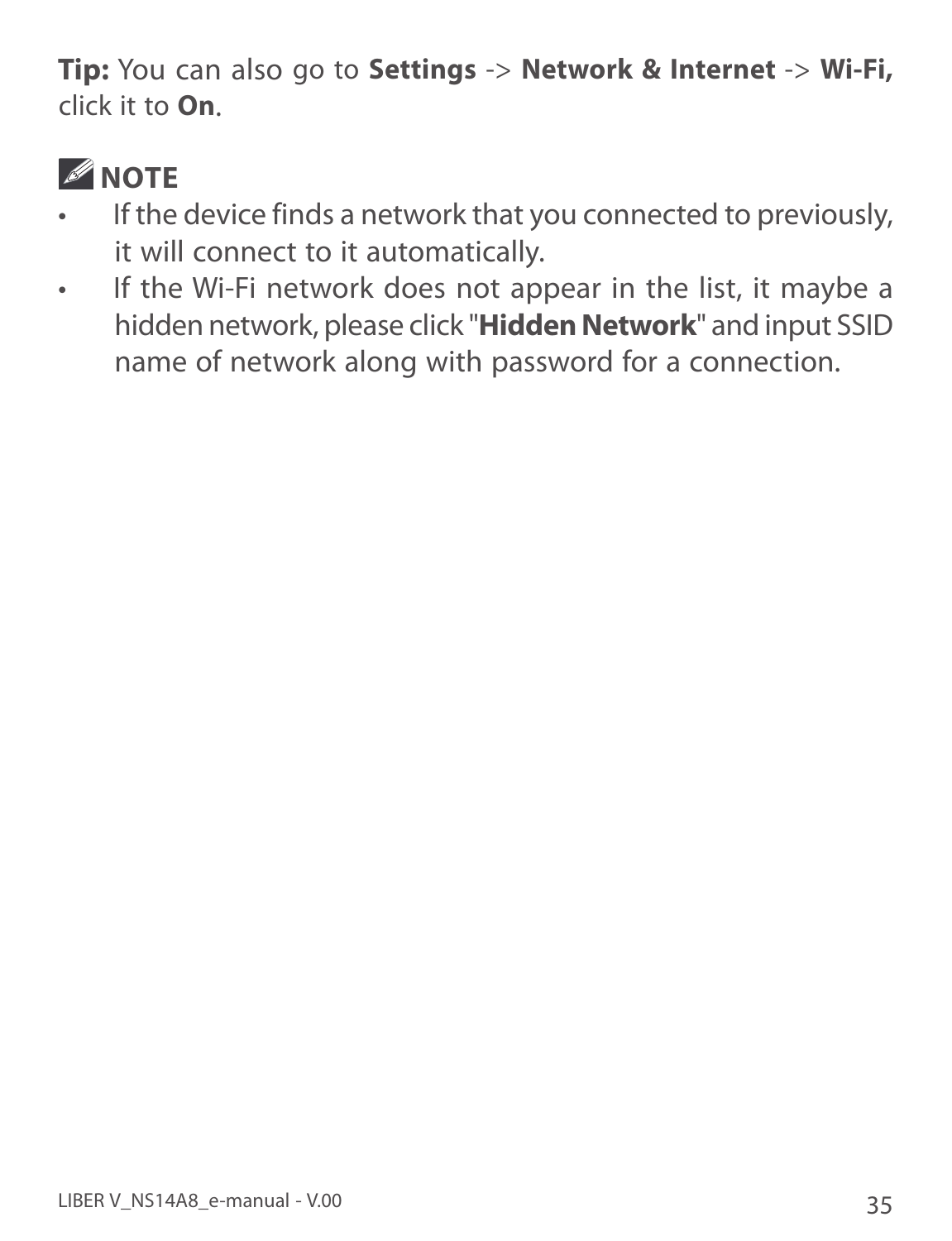# **Airplane mode**

The Airplane mode disables the wireless connection, allowing you to use your Notebook PC safely while in-flight.

If you see  $\Rightarrow$  icon displayed in the lower-right corner of the screen, the Airplane mode is on. You should turn off the Airplane mode to enable the wireless network.

1. On the Taskbar, select and click  $\bigoplus$ .



2. Select and click  $\Rightarrow$  **Airplane mode.** 

**Tip:** You can also go to **Settings** -> **Network & Internet** -> **Airplane mode,** click it to **On**.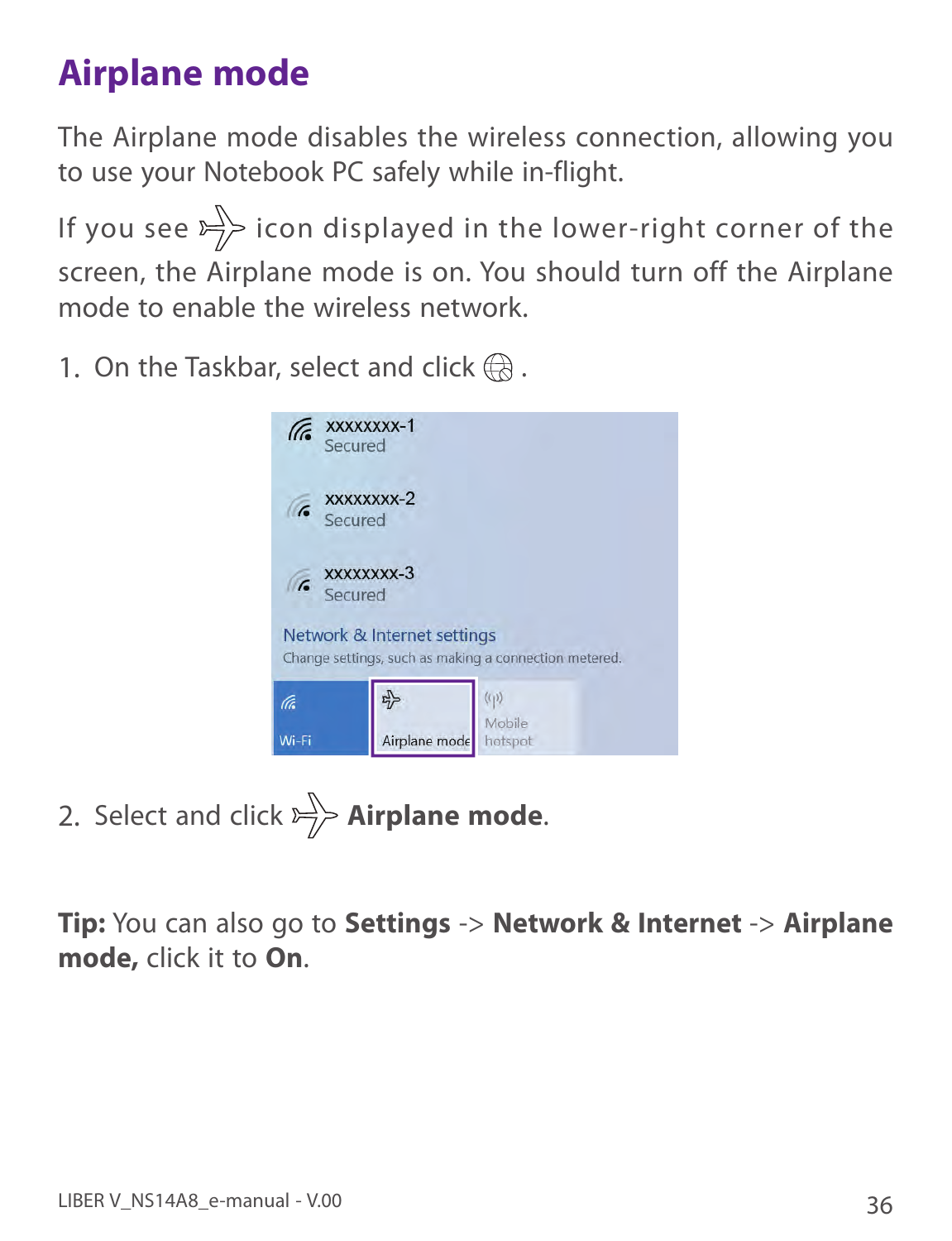# **Bluetooth**

You can use Bluetooth to communicate between the Notebook PC and other Bluetooth devices, such as a smartphone.

1. Go to **Action Center** menu, select and click **Bluetooth** to turn it on.



2. Then the Notebook PC will be a discoverable bluetooth device and you can scan it on your other bluetooth device.

**Tip:** You can also go to **Settings** -> **Devices** -> **Bluetooth,** click it to **On**.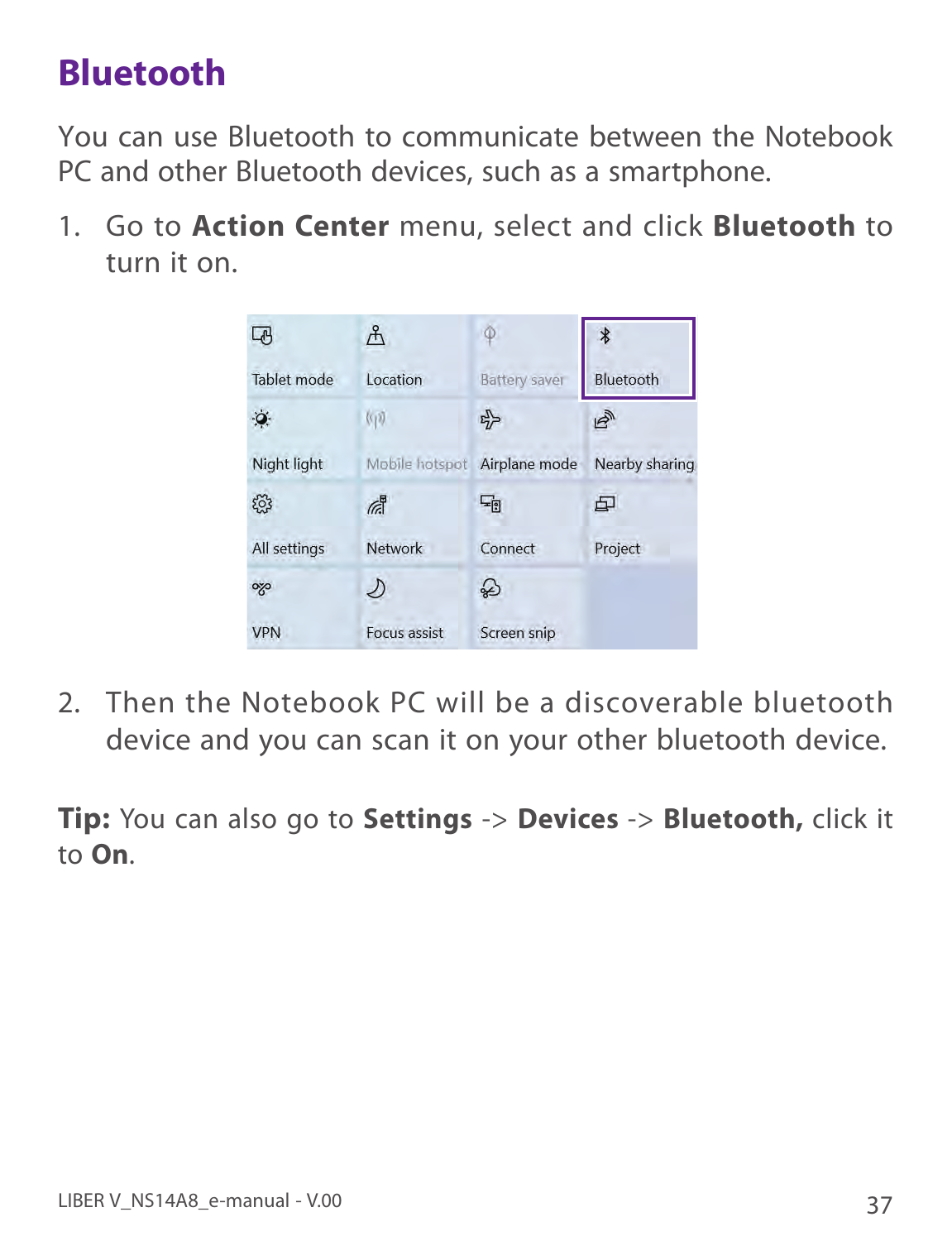# **Brightness**

You can adjust the brightness level of the screen accroding to your requirements.

# **Using the keyboard to adjust brightness**

Press and hold the **Fn** key, then press the **F2** key to decrease the brightness of the computer screen.



Press and hold the **Fn** key, then press the **F3** key to increase the brightness of the computer screen.



# **Using the taskbar to adjust brightness**

Click the  $\Box$  icon in the lower-right corner of the screen to launch the ACTION CENTER menu. Drag the bar to adjust the brightness.

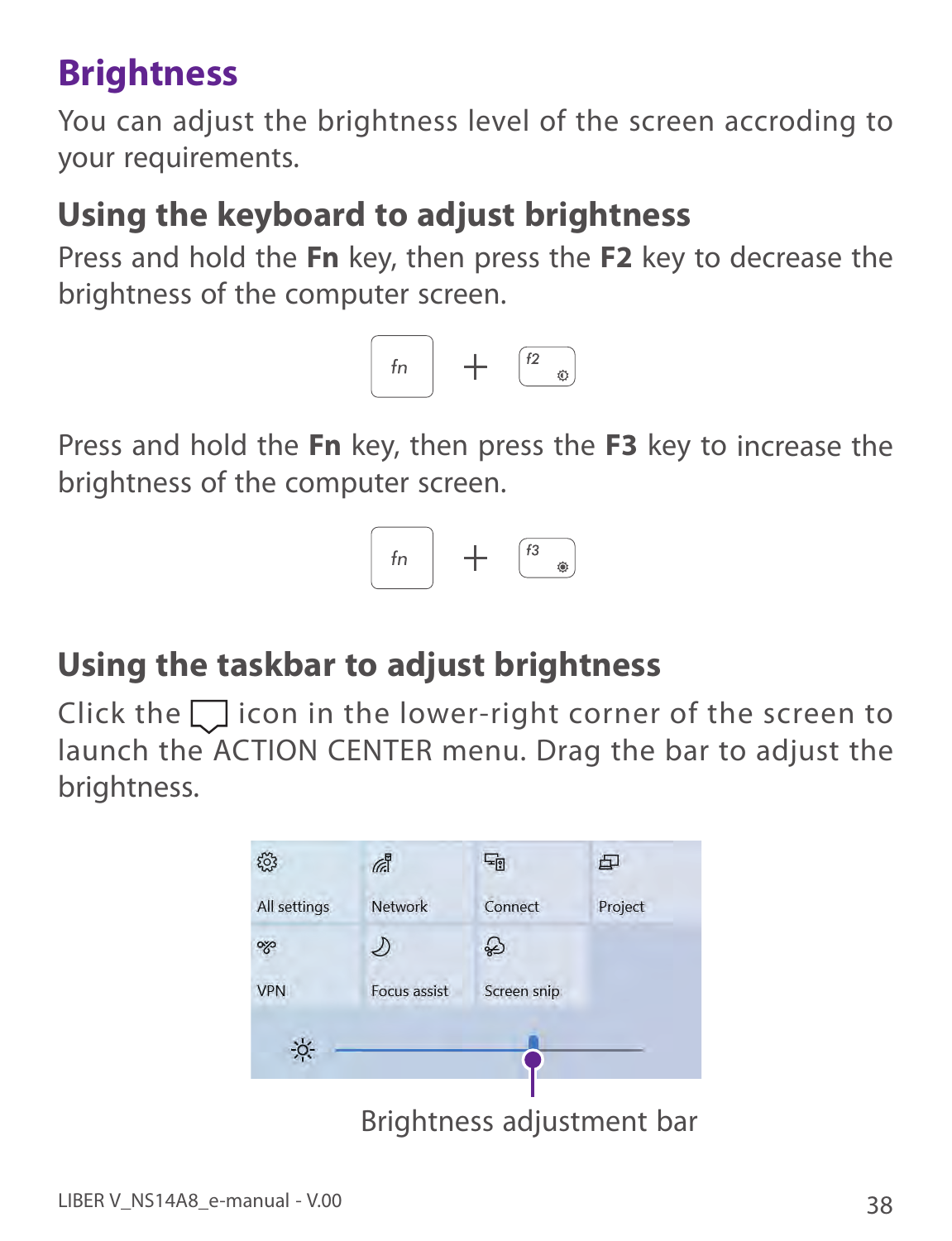# **Volume**

You can adjust the system volume or sound volume when playing music or video.

# **Using the keyboard to control volume**

Press and hold the Fn key, then press the F7 key to decrease the sound volume.



Press and hold the Fn key, then press the F8 key to increase the sound volume.



# **Using the taskbar to control volume**

Select and click  $\left(\!\left(\cdot\right)\!\right)$  on the Taskbar, then drag the adjustment bar to your desired volume.

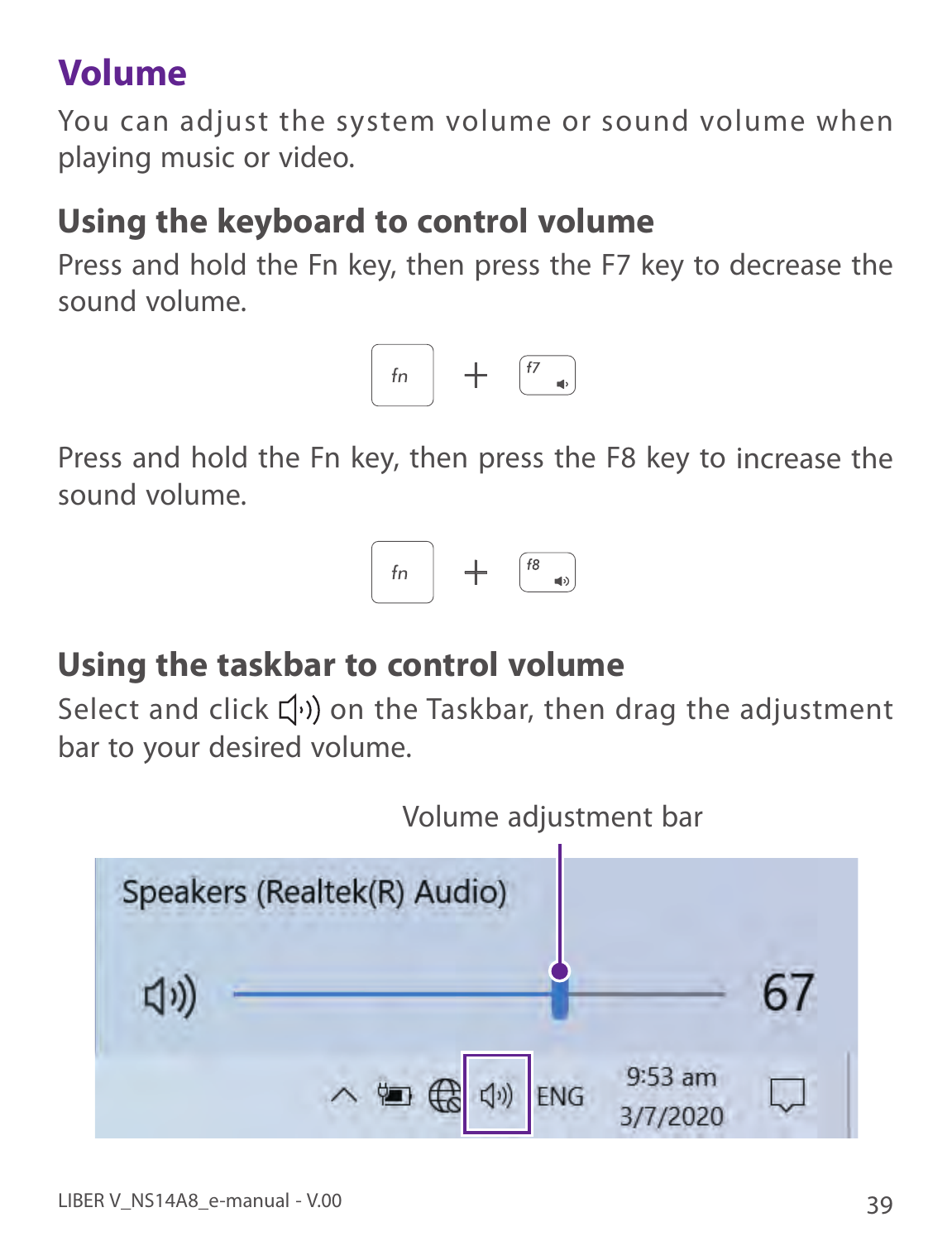# **Troubleshooting**

When a problem occurs with the Notebook PC, it is easy to restore the Notebook PC to the factory default settings. Back up important data regularly before a problem occurs with the Notebook PC.

You can go to **Settings** -> **Update & security** -> **Recovery** to recover your Notebook PC.

# **Reset this PC**

If your PC isn't running well, resetting it might help. This lets you choose to keep your personal files or remove them, and then reinstalls Windows. Click **Get started** and then choose an option.

*Keep my fi les* Removes apps and settings, but keeps your personal files.

*Remove everything* Removes all of your personal files, apps, and settings.

# **Advanced startup**

Start up from a device or disc (such as a USB drive), change your PC's firmware settings, change Windows startup settings, or restore Windows from the system image. This will restart your PC.

If you want to perform this action, click **Restart Now**.

# *A* NOTE

Third-party applications will be removed.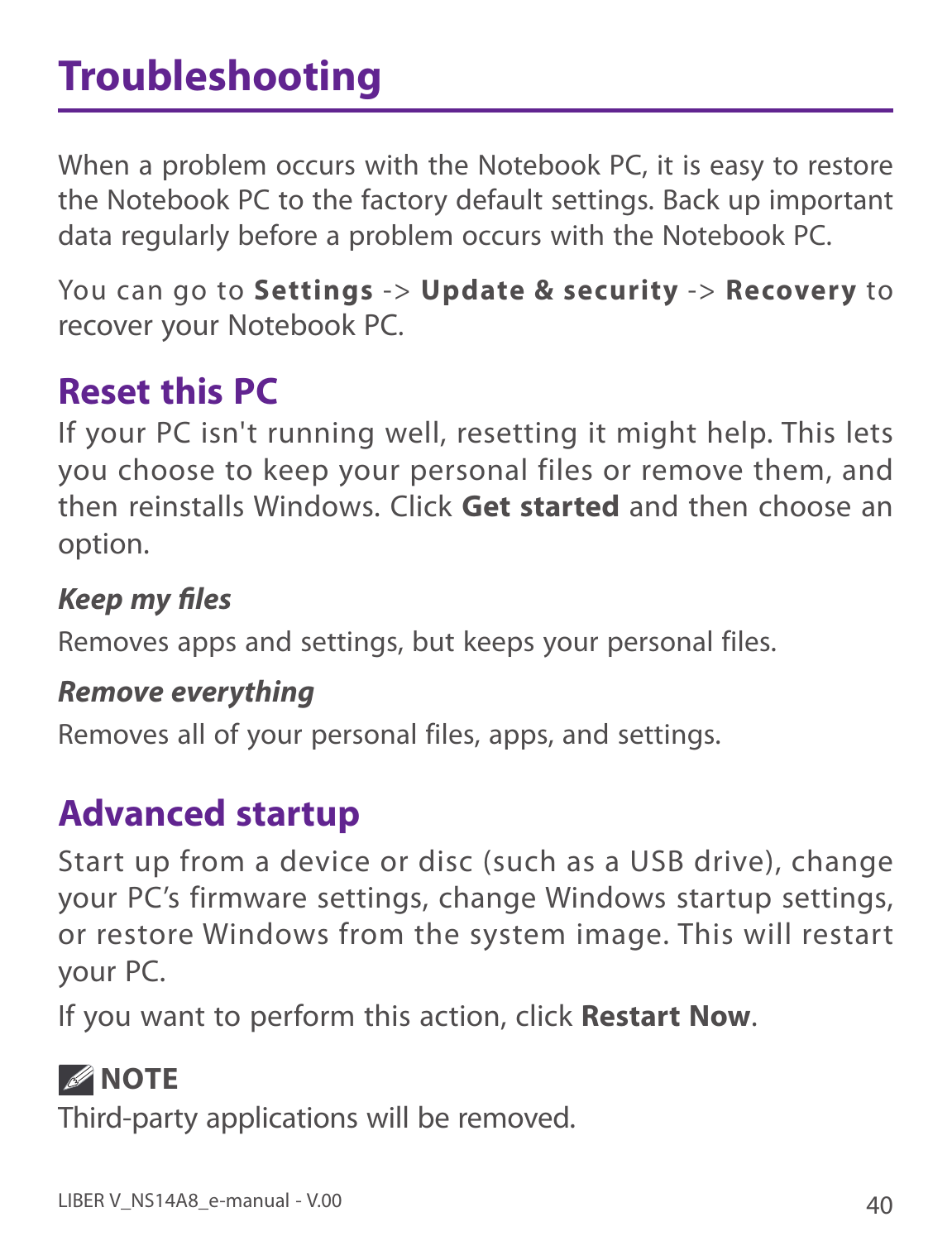# **Q & A**

#### **The device won't start**

This may happen if your battery is empty. Please connect the provided AC adaptor to a wall outlet.

#### **Windows is not active automatically**

Windows will be active automatically once you connect your Notebook PC to a Wi-Fi network.

Make sure that you have a Wi-Fi network connection.

#### **Notebook PC displays network or service error message**

• When you are located in places with poor signal, your Notebook PC may lose its Wi-Fi connection. Try moving closer to the Wi-Fi router.

#### **Notebook PC is frozen or a serious error appears**

- If the Notebook PC is frozen or suspended, you may need to close the application or refresh your Notebook PC.
- If the Notebook PC is frozen or slow to respond, press and hold the power button for several seconds and follow the on-screen instructions to force SHUT DOWN the unit, then press the power button to turn on your Notebook PC again.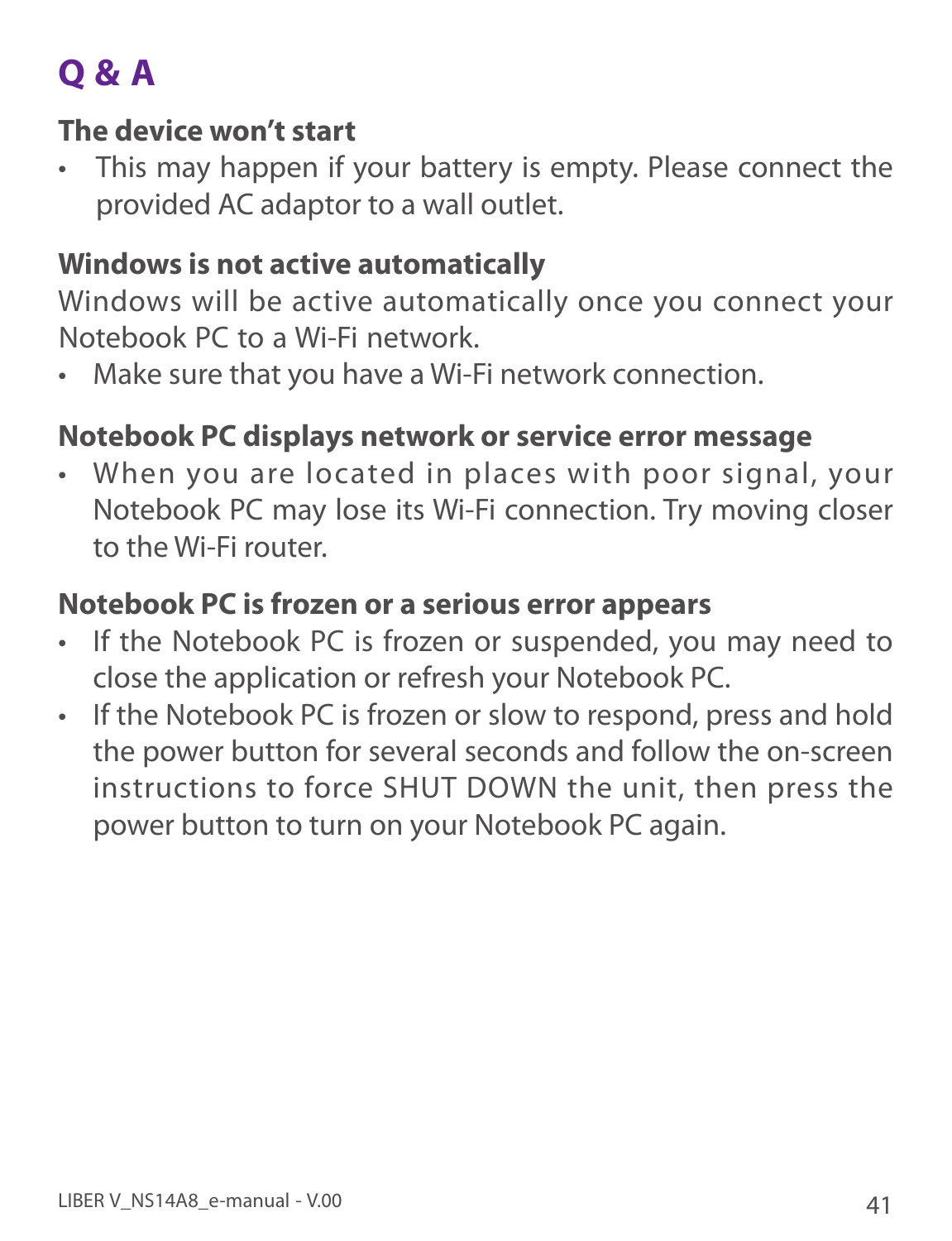# **Specifications**

| <b>Processor</b>                               | <b>CPU Speed</b> | <b>RAM</b>      |
|------------------------------------------------|------------------|-----------------|
| Intel <sup>®</sup> Core <sup>™</sup> i3-10110U | $2.1$ GHz        | <b>4GB DDR4</b> |
| Intel <sup>®</sup> Core <sup>™</sup> i5-10210U | 1.60GHz          | 8GB DDR4        |
| Intel <sup>®</sup> Core <sup>™</sup> i7-10510U | $1.8$ GHz        | 8GB DDR4        |
| AMD Ryzen™ 5 3500U                             | $2.1$ GHz        | 8GB DDR4        |
| AMD Ryzen™ 7 3700U                             | 2.3GHz           | 8GB DDR4        |
| <b>DESCRIPTION AND LOCATION</b>                |                  |                 |

**Display**

1920 x 1080 FHD

**Camera** Webcam 1M

**Card Reader** MicroSD Card Slot support max 256GB

#### **USB port**

USB Type-C x 1 USB 3.0 Type A x 2

**WiFi Connection**

IEEE 802.11 b/g/n/ac

# **Bluetooth**

Bluetooth 4.2

**Power**

DC 19V (operates with supplied AC adaptor)

#### **Specifi cations and external appearance are subject to change without notice.**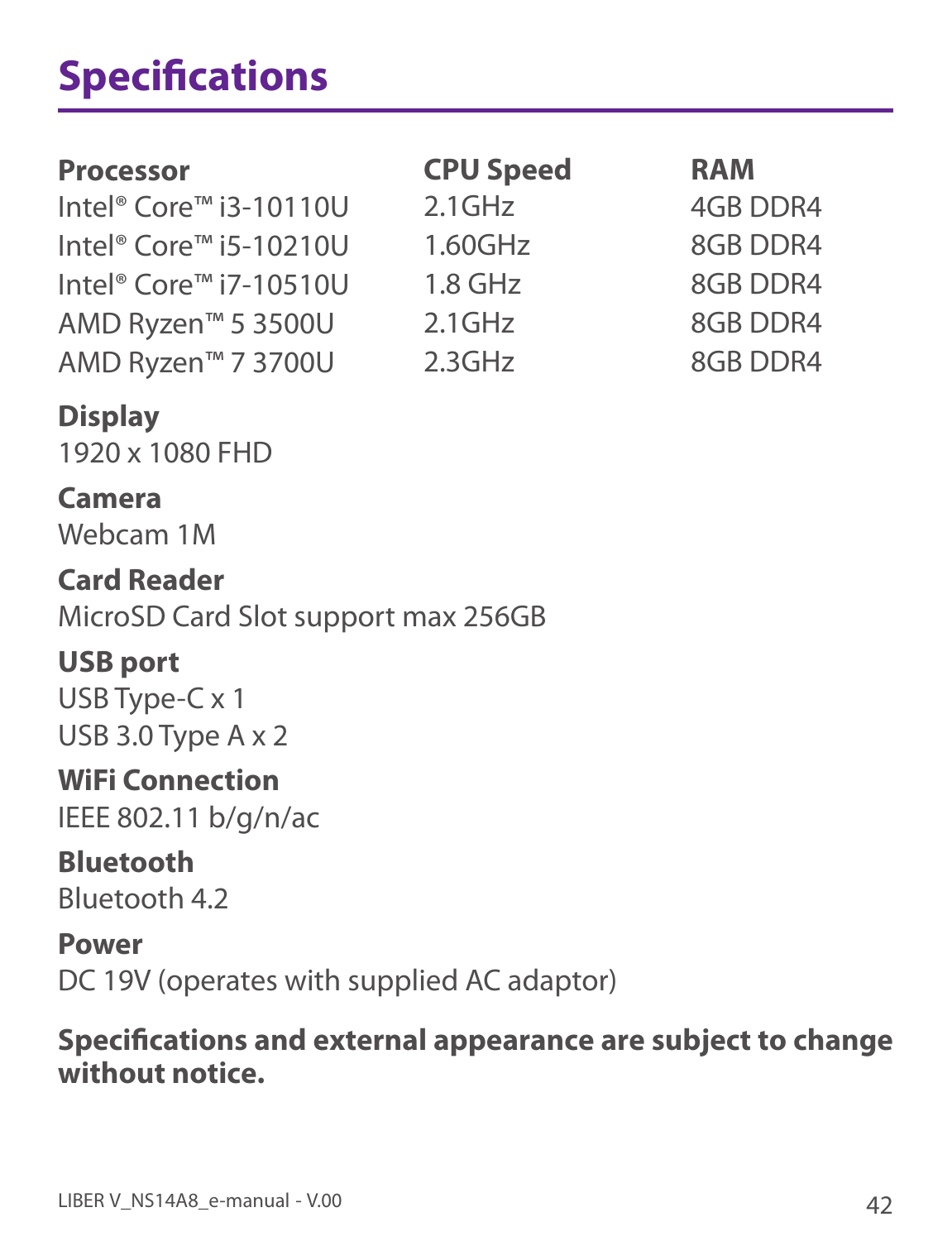# **Copyright and Trademark Notices**

Intel, the Intel logo and the Intel Inside logo are trademarks of Intel Corporation in the U.S. and/or other countries.

Windows and windows logo are trademarks or registered trademarks of Microsoft Corporation in the United States and/or other countries.

The Wi-Fi CERTIFIED Logo is a certification mark of the Wi-Fi Alliance. The Wi-Fi Protected Setup Mark is a mark of the Wi-Fi Alliance.

The *Bluetooth*® word mark and logos are registered trademarks owned by the *Bluetooth* SIG Inc. Other trademarks and trade names are those of their respective owners.



HDMI, the HDMI logo, and High-Definition Multimedia Interface are trademarks, registered trademarks, or service marks of HDMI Licensing, LLC in the United States and/or other countries.

### **About HDMI**

High-Definition Multimedia Interface (HDMI) is a high-speed digital interface that can transmit uncompressed high definition video and digital multichannel audio. It delivers high quality picture and sound quality. HDMI is fully backward compatible with DVI. As required by the HDMI standard, connecting to HDMI or DVI products without HDCP (High bandwidth Digital Content Protection) will result in no Video or Audio output.

All other trademark appearing herein are the property of their respective owners.